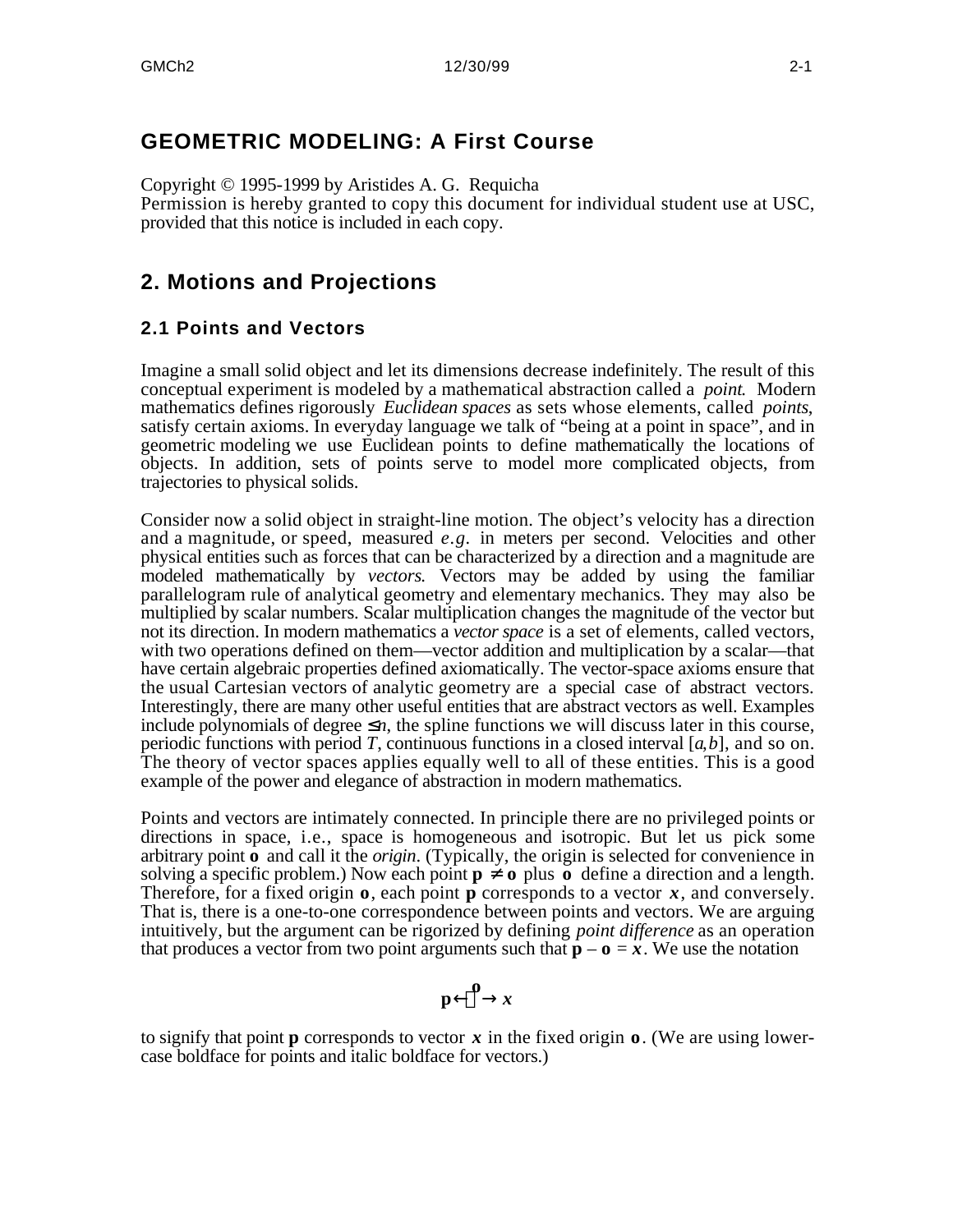The correspondence between points and vectors depends on the choice of origin, as shown in Figure 2.1.1. Here point **p** corresponds to vector x when the origin is  $\mathbf{q}$ . However, **p** corresponds to *y* when the origin is **o**. There is a simple relationship between *x* and *y*. Specifically,  $y = x + \delta$ , where  $\delta = q - q$  is the difference of the two origins. Therefore the effects of a change of origin are easy to evaluate.



Figure 2.1.1 Change of origin

In the geometric modeling field it is customary not to distinguish between points and vectors, because a fixed "lab" or "master" origin is assumed to exist. By abuse of language one talks of operations such as point addition, although addition is defined only for vectors, and extending the vector operation to points produces results that depend on the choice of origin.

The vector-space elements introduced above are called in this course simply *vectors* or *ordinary vectors*, to distinguish them from free and applied vectors, which will be discussed further on.

In a vector space it is always possible to select a minimal set of vectors  $e_1, e_2, \ldots, e_n$  such that any vector of the space can be expressed as a linear combination

$$
\mathbf{x} = x_1 \mathbf{e}_1 + x_2 \mathbf{e}_2 + \dots + x_n \mathbf{e}_n.
$$

The  $e_i$  are called a *basis*, and the  $x_i$  are the *components* of the vector  $x$  in the given basis. There are infinitely many bases in a vector space, but they all have the same number *n* of vectors, and *n* is called the *dimension* of the space. In this course we are primarily interested in dimensions 2 and 3. The components of a vector in a fixed basis are unique, and, conversely, a set of components determines a unique vector.

Therefore, for a fixed basis, there is a one-to-one correspondence between vectors and arrays of components. We denote this correspondence as

$$
x \stackrel{E}{=} x.
$$

It is convenient to arrange the components of a vector in a column matrix, and the vectors of a basis in a row matrix: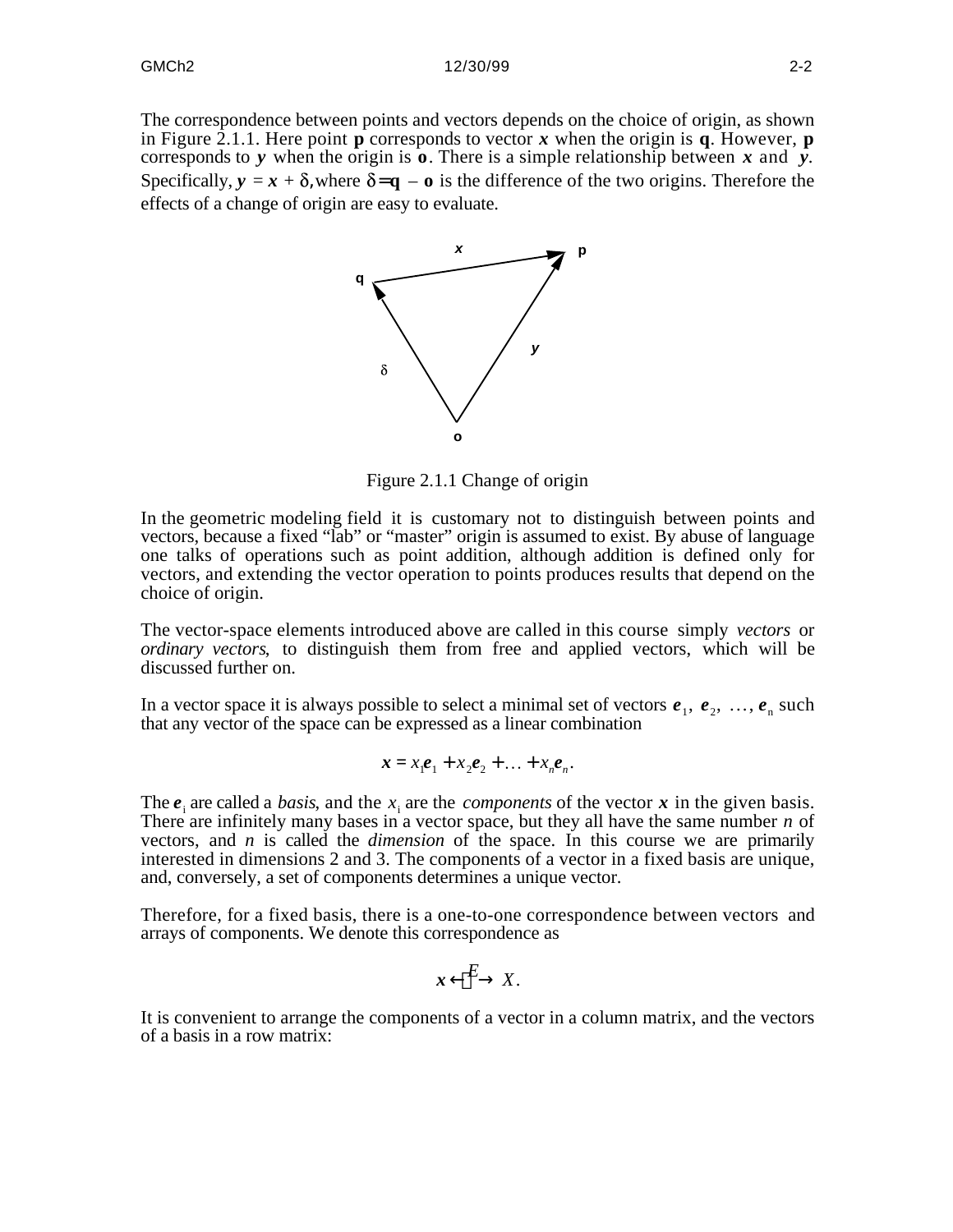$$
X = \begin{bmatrix} x_1 \\ x_2 \\ \vdots \end{bmatrix}, \quad E = \begin{bmatrix} e_1 & e_2 & \dots & e_n \end{bmatrix}
$$

Using matrix notation a vector can be written as  $x = EX$ . The correspondence between vectors and matrices preserves addition and multiplication by a scalar. The matrix *Z* that corresponds to the sum of two vectors  $z = x + y$  is the sum

$$
Z = X + Y = \begin{cases} z_1 & x_1 & y_1 & x_1 + y_1 \\ z_2 & = x_2 & y_2 \\ \vdots & \vdots & \vdots \\ z_n & x_n & y_n & x_n + y_n \end{cases}
$$

For multiplication by a scalar, if  $z = ax$ , then  $Z = a X$ , or

$$
Z = \begin{array}{c} ax_1 \\ ax_2 \\ \vdots \\ ax_n \end{array}.
$$

The *inner* or *dot product*, denoted *x . y*, is another useful operation defined on vectors. It produces a scalar given two vector arguments. It is defined formally by a set of axioms. The square root of the inner product of a vector with itself is the *norm* or *length* of the vector, denoted

$$
||x|| = \sqrt{x.x}.
$$

A *unit vector* is a vector whose length equals unity. Two vectors are *orthogonal* if their dot product is zero. The cosine of the angle between two vectors is given by

$$
\cos\theta = \frac{x.y}{\|x\| \|y\|} .
$$

The most convenient bases are the *orthonormal* bases, composed of unit vectors that are pairwise orthogonal. In an orthonormal basis the inner product of two vectors is

$$
x.y = XtY = x1y1 + x2y2 + \cdots + xnyn,
$$

where the superscript denotes matrix transposition, obtained by interchanging rows with columns. This is the familiar formula from analytic geometry. (Note that this formula is not valid in non-orthonormal bases.) The length in an orthonormal basis becomes

$$
\|\mathbf{x}\| = \sqrt{x_1^2 + x_2^2 + \cdots + x_n^2},
$$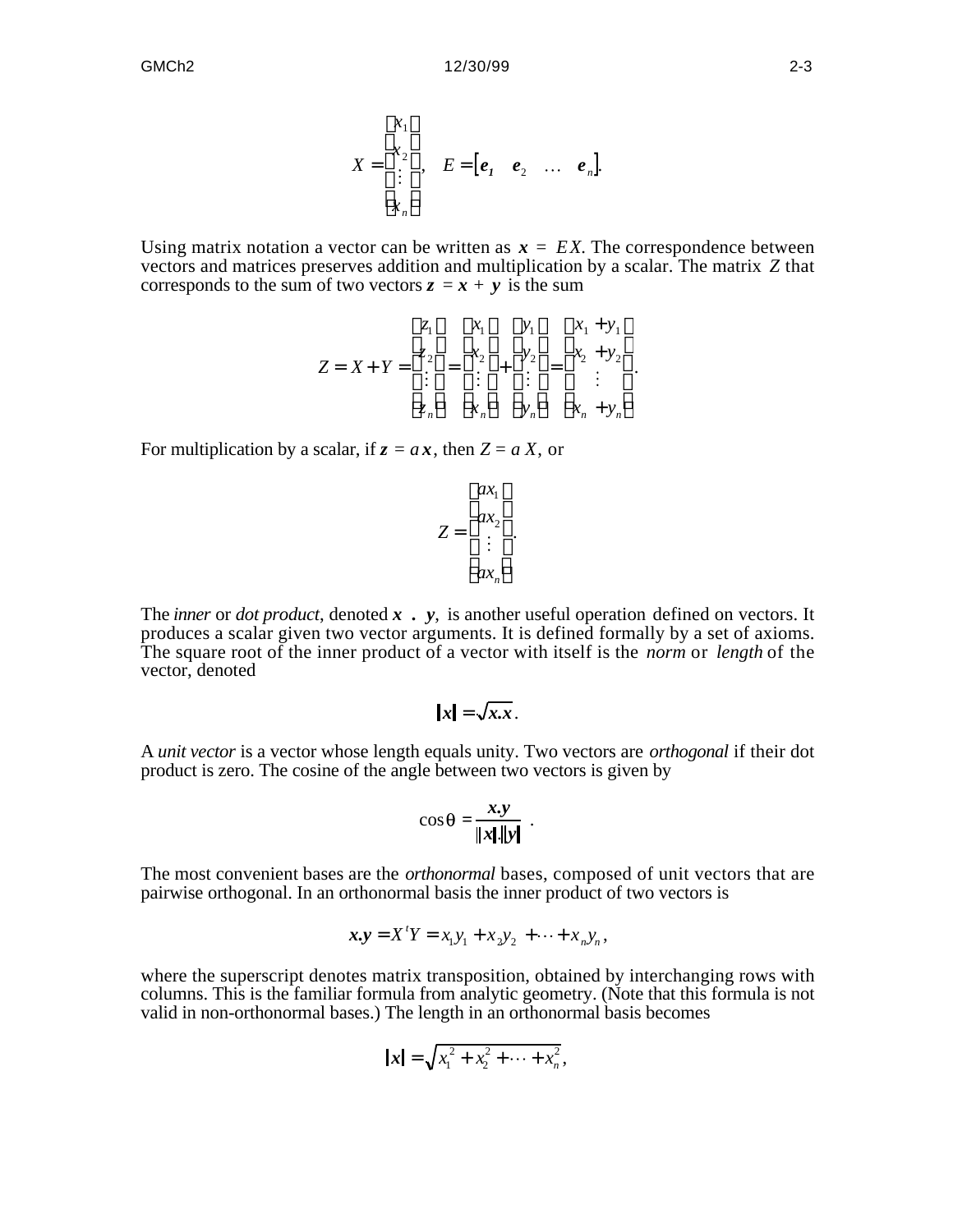which is also a well-known formula. In a Euclidean space we define the distance between two points **p** and **q** as the norm of the vector  $\mathbf{p} - \mathbf{q}$ .

Because points correspond to vectors, for a fixed origin, and vectors correspond to column matrices, for a fixed basis, there is also a one-to-one correspondence between points and column matrices. A pair (origin, basis) is called a *frame* or *coordinate system*. For a fixed frame, points correspond to column matrices:

$$
\mathbf{p} \quad (E, \mathbf{0}) \quad X.
$$

The elements of the matrix associated with a point in a given frame are called the *coordinates* of the point in that frame. The correspondences between points, vectors and column matrices are very important, because they provide us with the computational tools we need to represent and manipulate these entities. Matrices are easy to represent as arrays in any modern programming language, and operations such as vector addition also are easy to implement. Point and vector properties are computed by using their coordinates or components in a convenient frame or basis. For example, the distance between two points **p** and **q** with coordinate matrices *X* and *Y* is evaluated by the familiar expression

$$
d(\mathbf{p},\mathbf{q}) = \sqrt{(x_1 - y_1)^2 + (x_2 - y_2)^2 + \dots + (x_n - y_n)^2}.
$$

Finally, there is an additional operation on vectors, called the *vector product* (also known as *cross*, or *exterior* product), that is very useful, especially in 3-D. Here we define it in terms of components in a right-handed, orthonormal, 3-D basis:

$$
\mathbf{x} \times \mathbf{y} = (x_2y_3 - x_3y_2)\mathbf{e}_1 + (x_3y_1 - x_1y_3)\mathbf{e}_2 + (x_1y_2 - x_2y_1)\mathbf{e}_3.
$$

The result of a cross product is not truly a vector, and its definition depends on the orientation or handedness of a basis. Right-handed orthonormal bases in 2 and 3-D are shown in Figure 2.1.2. In this course we always use right-handed bases, and we can ignore the subtleties of vector-product definitions .



Figure 2.1.2 – Right-handed bases

The cross product of two parallel vectors is zero. For two non-parallel vectors, *x* and *y* , the cross-product  $\mathbf{x} \times \mathbf{y}$  is perpendicular to both  $\mathbf{x}$  and  $\mathbf{y}$ . In particular, if *E* is a righthanded orthonormal basis in 3-D, then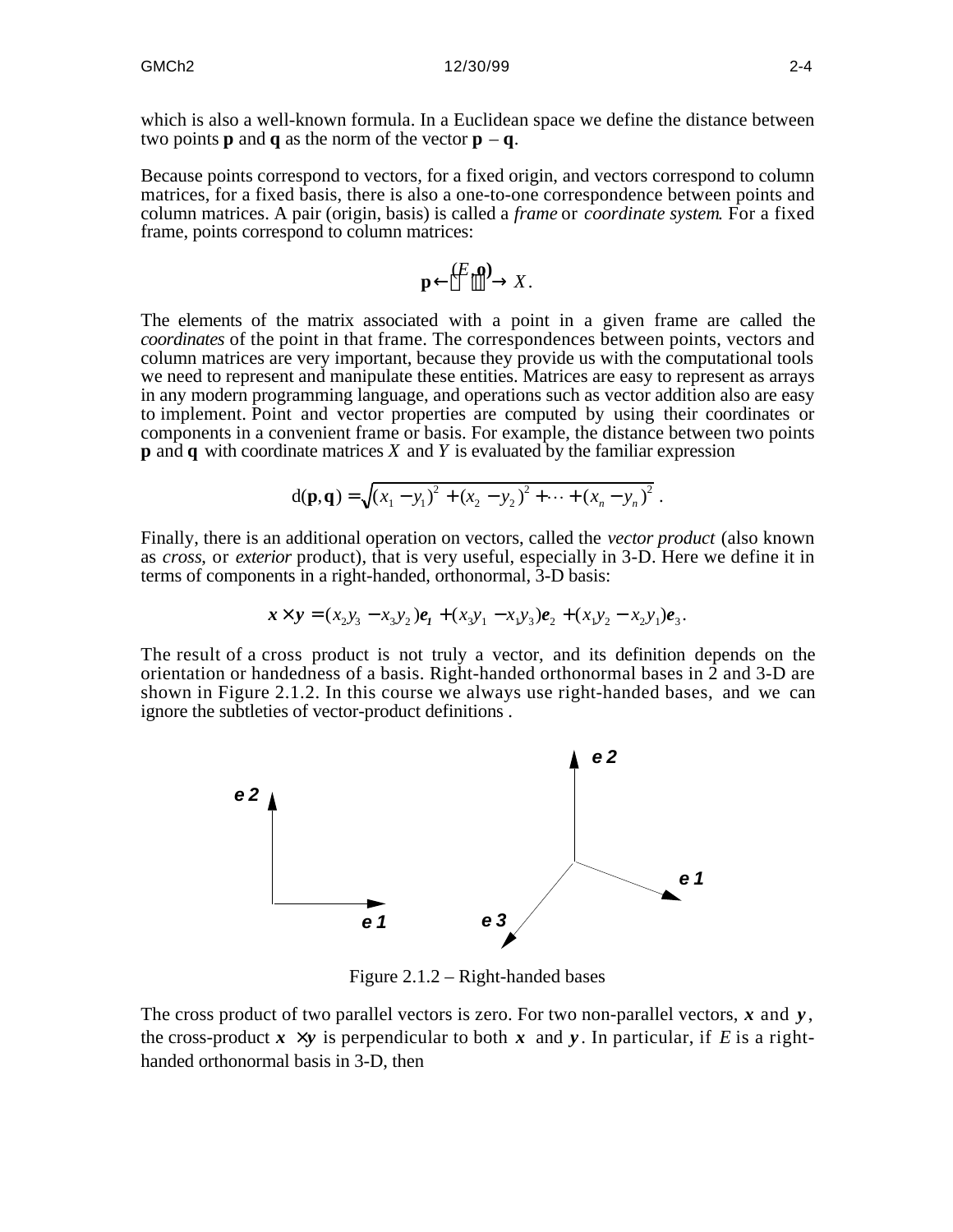$$
e_1 \times e_2 = e_3
$$
  
\n
$$
e_2 \times e_3 = e_1.
$$
  
\n
$$
e_3 \times e_1 = e_2
$$

These equations are convenient for completing a basis when two of its vectors are known.

## **2.2 Transformations**

Moving, sizing, and deforming objects are fundamental operations in geometric modeling. Since objects are sets of points, what we need are *transformations* that map points onto other points. The following subsections discuss linear and affine transformations, which are the simplest and most commonly used in geometric modeling. For simplicity we assume a fixed origin, and make no distinction between points and vectors.

#### **2.2.1 Linear Transformations**

A transformation *T* from a vector space onto itself is linear if it distributes over linear combinations, i.e.,

$$
T(ax + by) = aT(x) + bT(y).
$$

Suppose we have two bases

$$
E = [e_1 \cdots e_n]
$$
  

$$
F = [f_1 \cdots f_n]
$$

and we want a linear transformation that maps the vectors of *E* onto the vectors of *F* (see Figure 2.2.1.1):

$$
\boldsymbol{T}_{\boldsymbol{e}f}(\boldsymbol{e}_i)=\boldsymbol{f}_i, \quad i=1,\ldots,n.
$$



Figure 2.2.1.1 - Transforming a basis *E* and a vector *x*.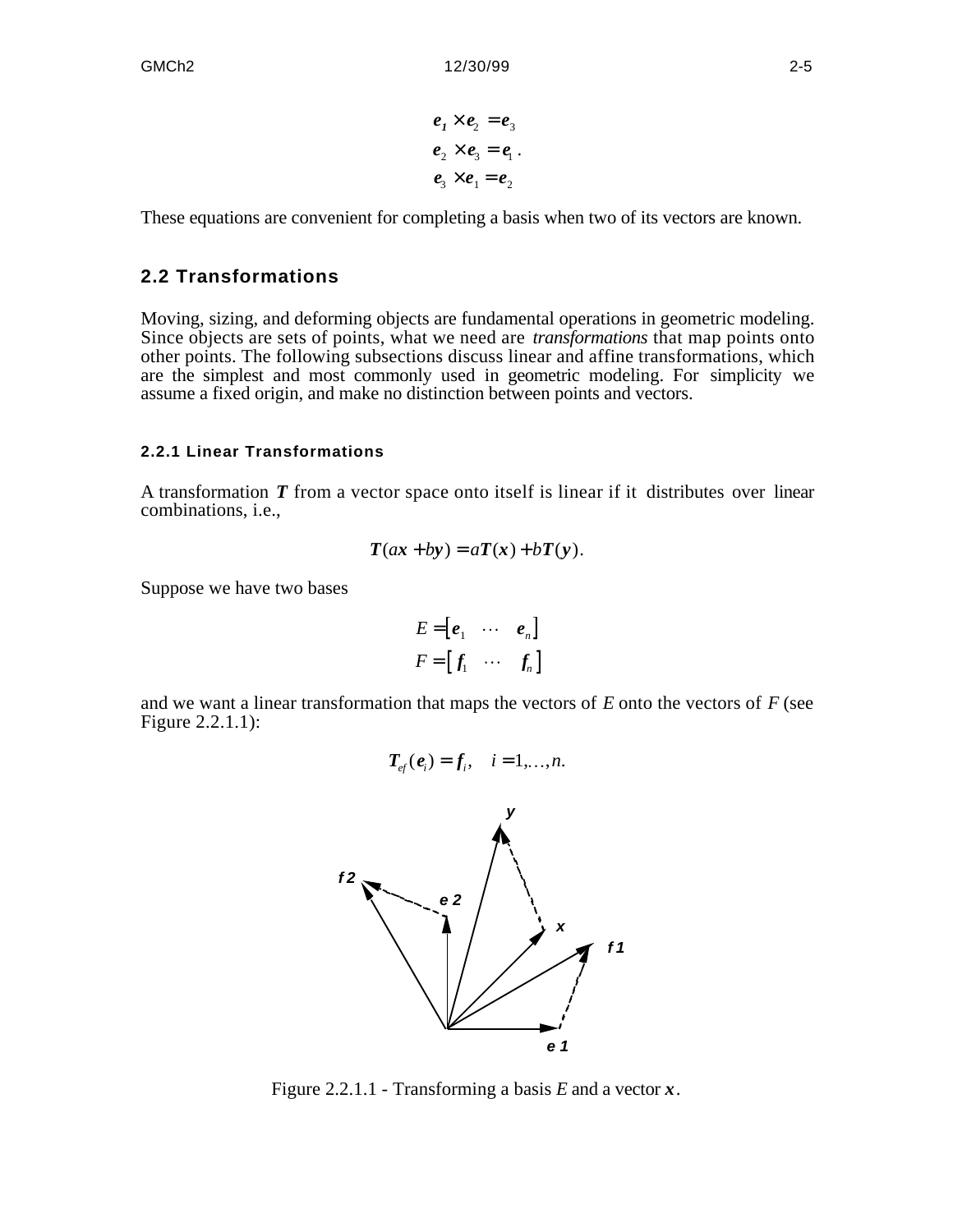$$
y = T_{ef}(x).
$$

Write the vector  $x$  in terms of its components in basis  $E$ 

$$
x = EX^e
$$

and use linearity to obtain

$$
\mathbf{y} = T_{ef}(x) = \left[ T_{ef}(e_1) \cdots T_{ef}(e_n) \right] X^e = \left[ f_1 \cdots f_n \right] X^e.
$$

Now replace the basis vectors *F* by their components in basis *E*

$$
\mathbf{y} = \begin{bmatrix} EF_1^e & \cdots & EF_n^e \end{bmatrix} X^e = E \begin{bmatrix} F_1^e & \cdots & F_n^e \end{bmatrix} X^e.
$$

This shows that the components of *y* in basis *E* are

$$
Y^e = M^e X^e
$$

where  $M^e$  is an *n* by *n* matrix whose columns are the components of the vectors of *F* in the basis *E*:

$$
M^e = \begin{bmatrix} F_1^e & \cdots & F_n^e \end{bmatrix}
$$

The last two equations are important for several reasons.

- 1. They show that, for a fixed basis *E*, each transformation corresponds to a square matrix. Earlier on we had a correspondence between vectors and column matrices, and now we have a correspondence between linear transformations and square matrices.
- 2. They give us computational tools for evaluating the effect of a transformation on a vector. We simply multiply the square matrix that corresponds to the transformation by the column matrix that corresponds to the vector. This is easily done via array operations in any modern programming language.
- 3. They tell us how to construct a matrix that maps the vectors of a basis onto another.

Let us illustrate this matrix construction procedure. Many geometric modeling systems attach coordinate frames to objects, and provide facilities for placing objects by aligning frames. Consider the rectangle shown on the left in Figure 2.2.1.2, and suppose we want to orient it such that it aligns with the rectangle on the right. All we need is a transformation with a matrix whose columns are the components of the vectors *F* in the basis *E*. (In 2-D it is easy to determine the required transformation by other means, but in a 3-D example it would not be as easy.)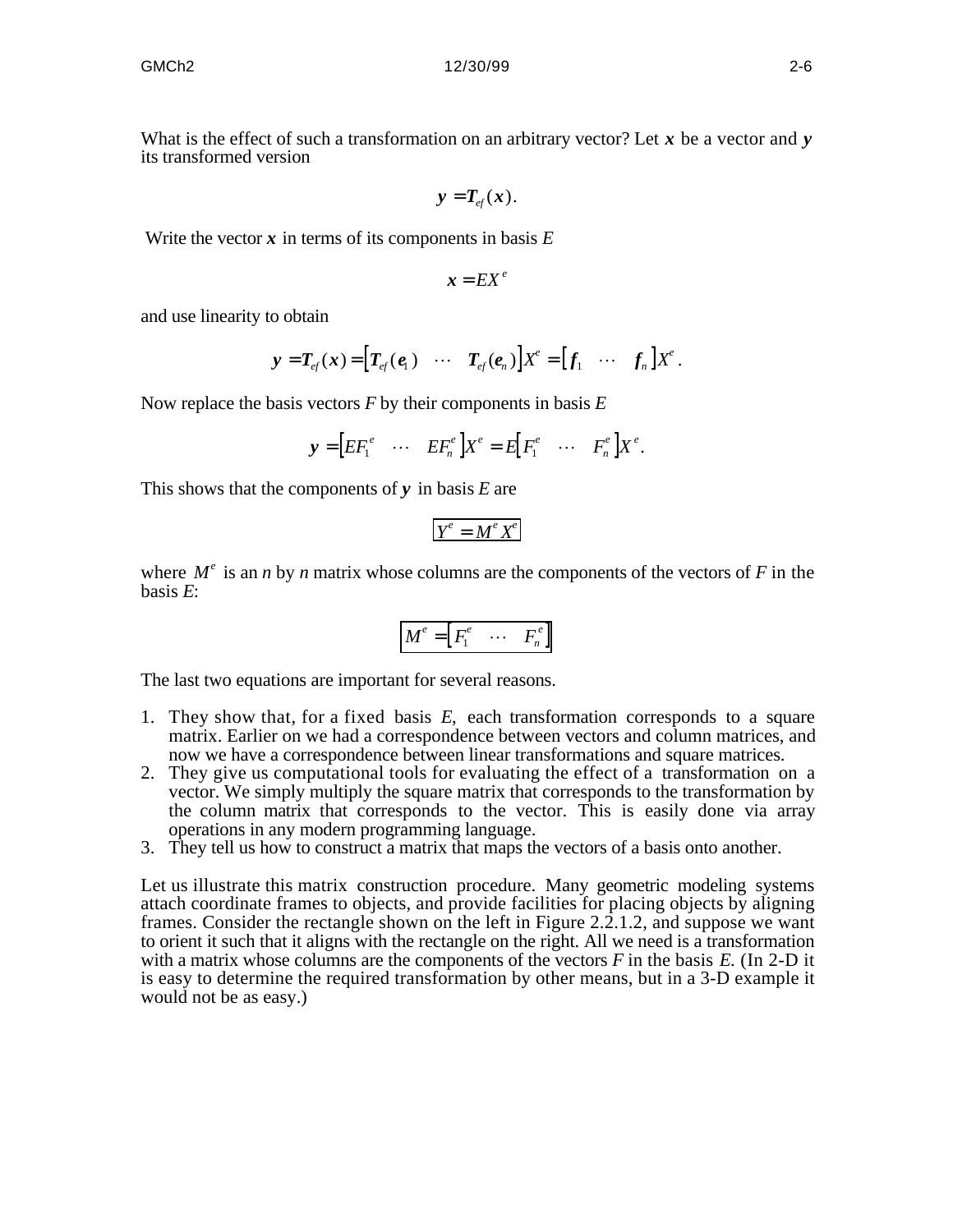

Figure 2.2.1.2 - Orienting an object by frame alignment

For a specific example, let us determine the matrix that corresponds to a counterclockwise rotation by an angle  $\theta$ . The components of the vectors  $F$  are easy to calculate from elementary trigonometry, as shown in Figure 2.2.1.3.



Figure 2.2.1.3 - Derivation of a rotation matrix

We obtain

$$
F_1^e = \frac{\cos\theta}{\sin\theta} , \quad F_2^e = \frac{-\sin\theta}{\cos\theta}
$$

,

and therefore the rotation matrix is

$$
M^e = \frac{\cos\theta}{\sin\theta} - \frac{-\sin\theta}{\cos\theta}.
$$

Composition of successive transformations corresponds to matrix multiplication

$$
\boldsymbol{T}_2(\boldsymbol{T}_\mathrm{l}(\boldsymbol{x})) \quad \stackrel{\boldsymbol{E}}{=} \quad M^e_2 M^e_1 X^e \,.
$$

And the inverse transformation, which maps a basis *F* onto a basis *E* corresponds to the inverse matrix

$$
M_{fe}^e = M_{ef}^{e^{-1}}.
$$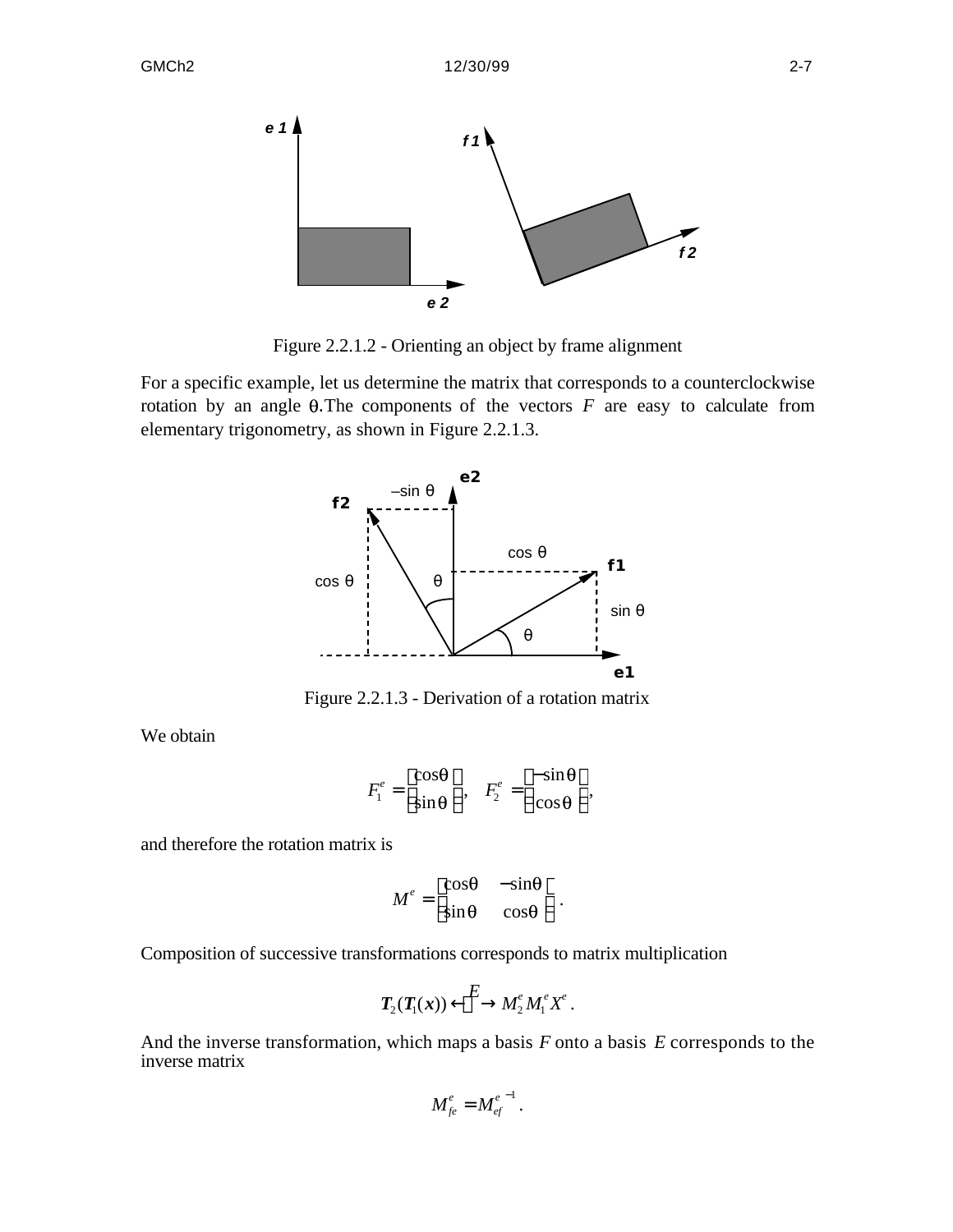Matrix multiplication is not commutative, i.e., in general *AB BA* for arbitrary square matrices *A* and *B*. The inverse of a matrix product reverses the order of the matrices:

$$
(AB)^{-1}=B^{-1}A^{-1}
$$

Note that some linear transformations do not map a basis onto another. We will see examples of these later.

## **2.2.2 Specific Linear Transformations**

Here we investigate several interesting linear transformations in 2-D. The results apply also to 3-D, with minor and obvious modifications.

*Scaling* – Consider the transformation with matrix

$$
\begin{array}{cc}\n a & 0 \\
 0 & b\n\end{array}.
$$

To study its effect on a vector we multiply the corresponding matrices

$$
\begin{array}{cc}\n a & 0 & x \\
 0 & b & y\n\end{array} = \begin{array}{c}\n ax \\
 by\n\end{array}.
$$

Here we are denoting the components of a 2-D vector by the customary *x* and *y*. The result is a scaling by factors a and b along the x and y axes. If  $a = b$  the scaling is uniform or isotropic and alters the size of an object but not its shape. If both scale factors equal unity, the transformation is the identity and does not modify the object.

Figure 2.2.2.1 illustrates anisotropic scaling by its effect on a square located at the origin.



Figure  $2.2.2.1$  – Non-uniform scaling

*Shear* – Now let one of the off-diagonal elements of the matrix be non-zero. The result is a shear, with the following matrix, and with the effect shown in Figure 2.2.2.2.

$$
\begin{array}{ccc}\n1 & a & x \\
0 & 1 & y\n\end{array} = \begin{array}{c}\nx + ay \\
y\n\end{array}
$$

.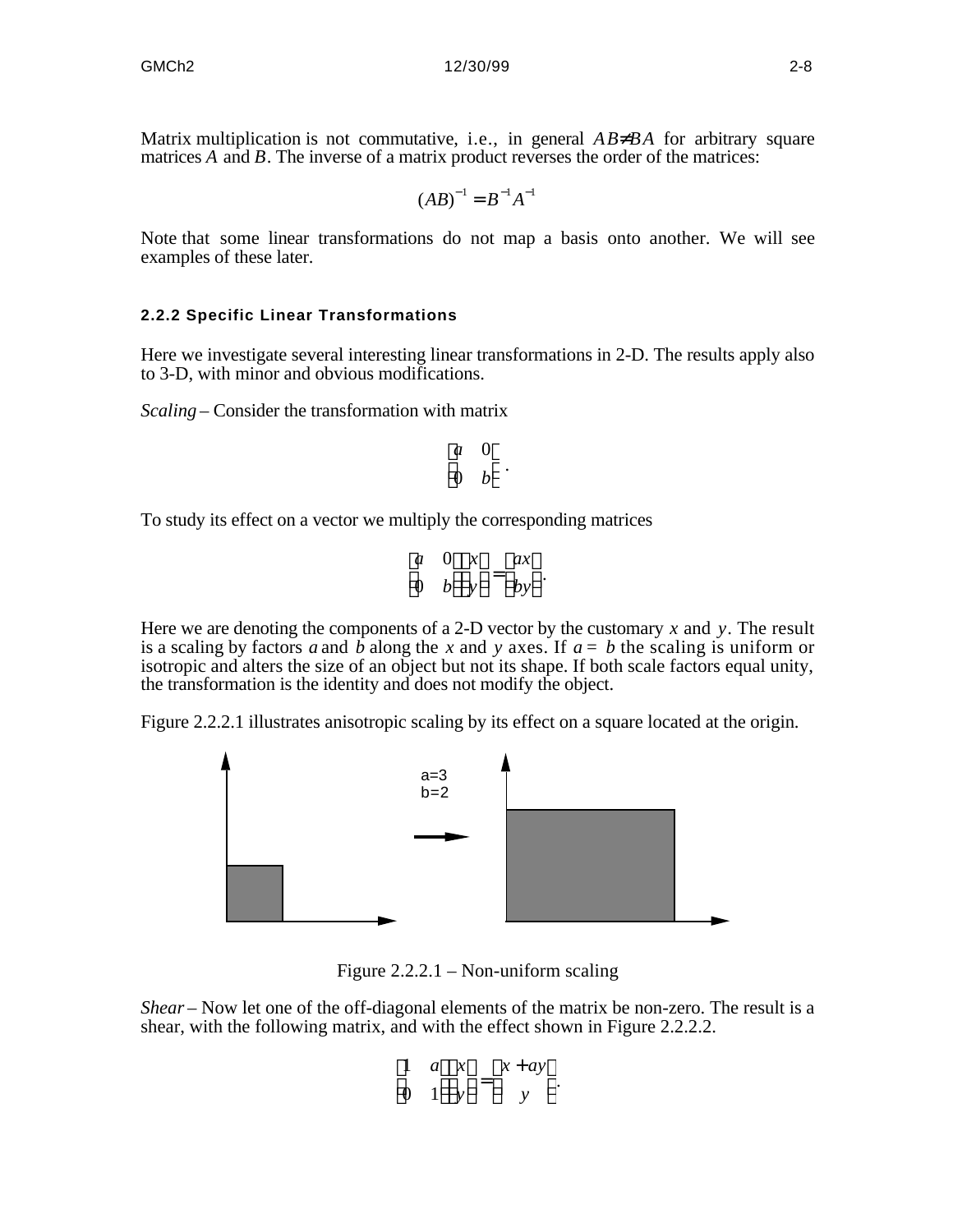

Figure 2.2.2.2 – Shear

*Rotation* – As we saw earlier, the matrix is



Figure 2.2.2.3 – Rotation

*Reflection –* Scalings with negative factors produce reflections. A reflection about the *x* axis is shown below.





Reflections about the horizontal axis, or about the origin can be constructed similarly.

*Orthographic projection* – Consider now

$$
\frac{1}{0} \quad \frac{0}{0} \quad \frac{x}{y} = \frac{x}{0} \ .
$$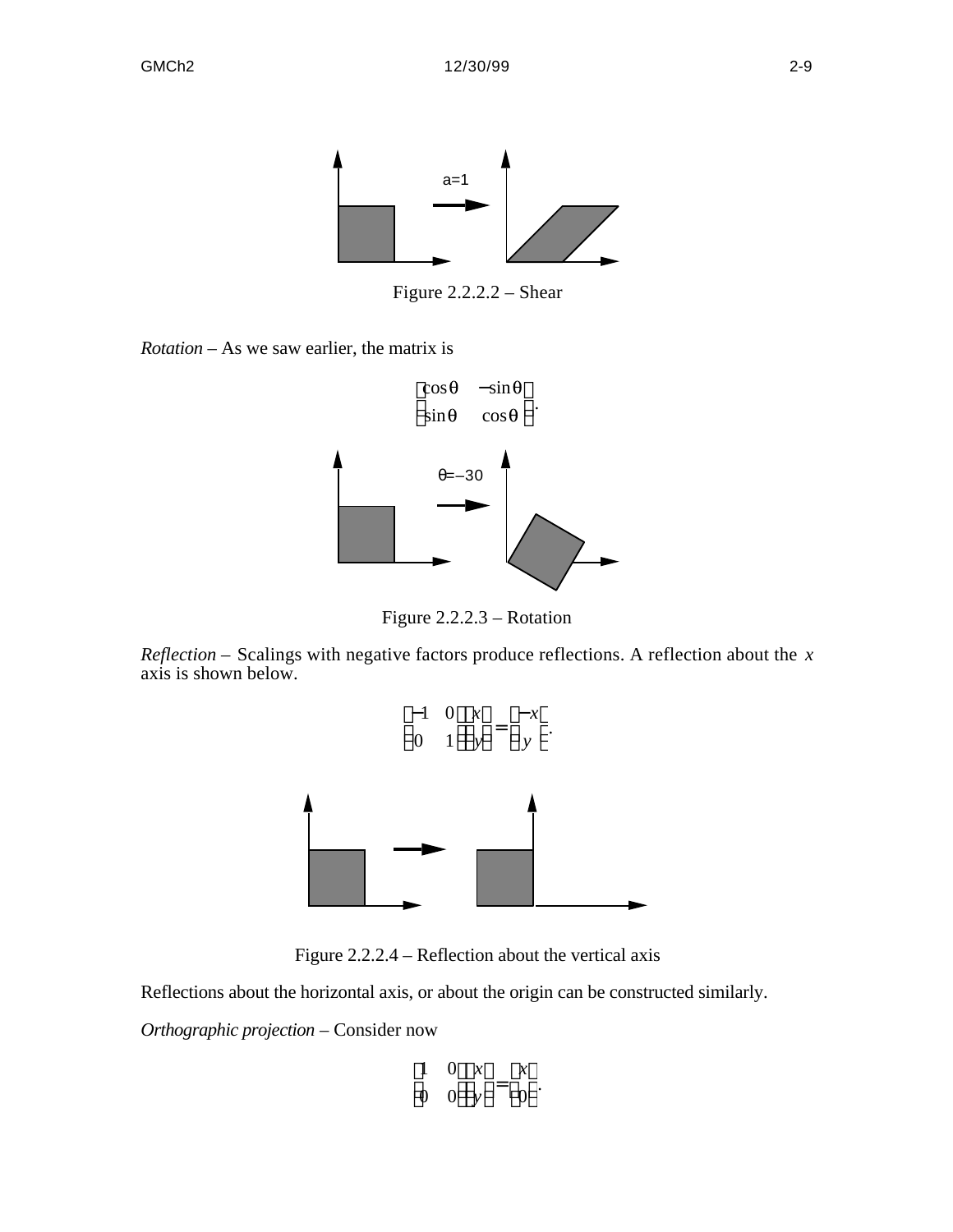This transformation zeroes the *y* component and does not affect the *x* component. It corresponds to a perpendicular or orthographic projection on the *x* axis.



Figure 2.2.2.5 – Orthographic projection on the horizontal axis

Orthographic projection does not map a basis onto another basis. It is called a *singular* transformation, and cannot be inverted. The projection causes a loss of information about the *y* components of the vectors. Knowledge of the *x* component is insufficient to recover a vector, because many vectors project on the same point of the *x* axis.

## **2.2.3 Rigid Motions**

A translation  $\Delta$ is a mapping that associates to each vector *x* the sum  $x + \delta$ , where  $\delta$  is a constant vector. Translations are not linear transformations and cannot be computed by matrix multiplication as we have been doing (but see Section 2.6.1 below). The components of a translated vector  $y = x + \delta$  are

$$
Y=X+D,
$$

where *D* is the column matrix that corresponds to the translation vector  $\delta$ . A translation is shown in Figure 2.2.3.1.



Figure 2.2.3.1 - Translation

Compositions of translations and linear transformations are called *affine transformations*. Both translations and linear transformations are practically important, and their nonuniform behavior with respect to components is computationally inconvenient. Separate procedures must be written for dealing with translations and linear transformations, and they cannot be composed by matrix multiplication. (We will see later that both transformations can be treated uniformly if we introduce homogeneous coordinates.)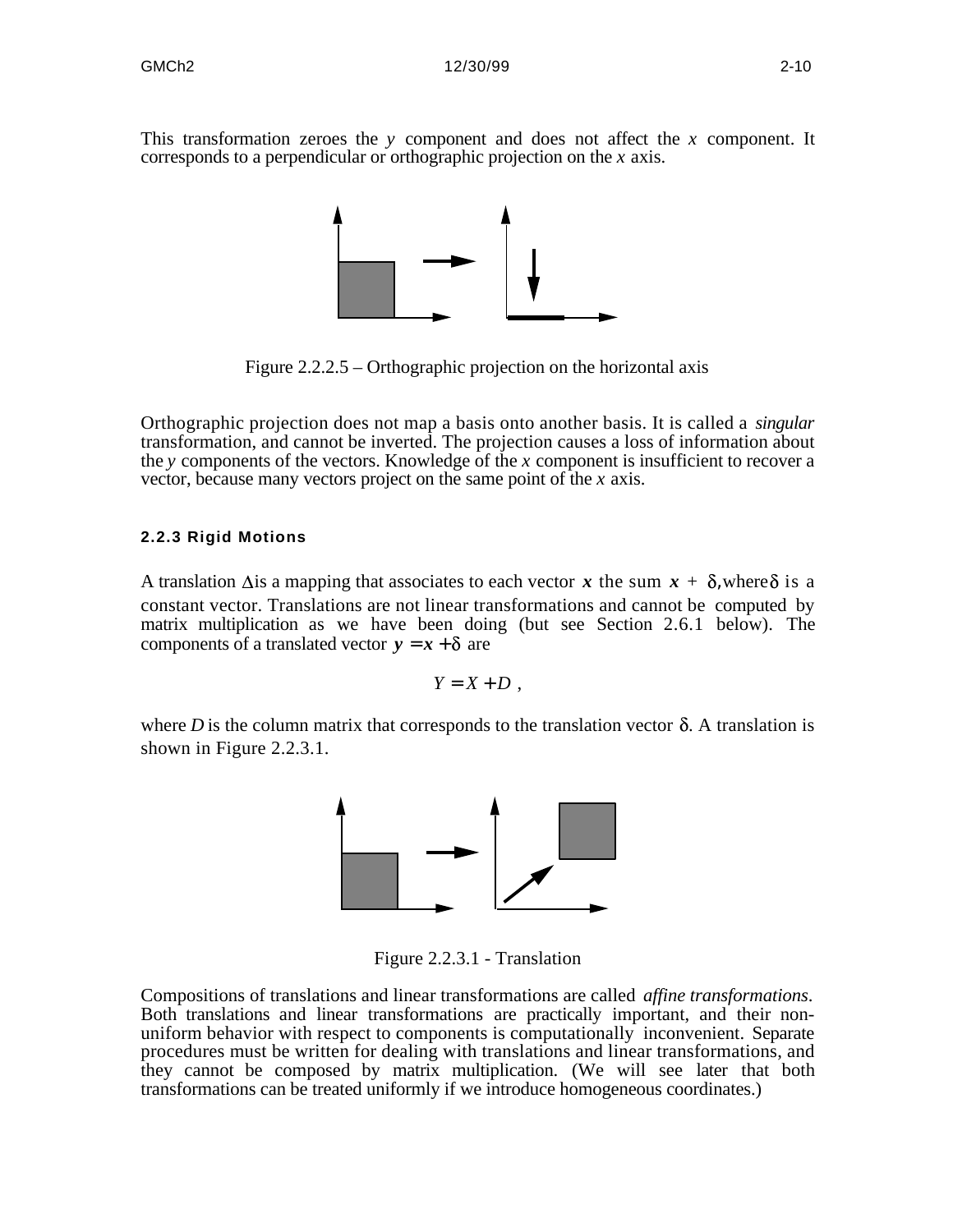Typically, in geometric modeling we do not want to change the shape of a transformed object. Transformations are applied primarily to locate and orient objects. Transformations that preserve distance are called *isometries* (from the Greek, meaning "same measure"). Isometries that also preserve the signed angles between vectors are called in this course *rigid motions*. (This is not entirely standard terminology; some texts consider "rigid" motions" and "isometries" as synonyms.) It can be shown that rigid motions are affine and must be *compositions of translations and rotations*.

The matrix that corresponds to a rotation in an orthonormal basis is a special case of a socalled *orthogonal matrix*. These matrices can be inverted easily, by transposition:

$$
M_{\sigma rth}^{-1} = M_{\sigma rth}^{t} \enspace .
$$

General matrix inversion requires numerical procedures, which tend to be unstable when the matrix is almost singular, and always introduce numerical errors. But inversion of rotation matrices can be done swiftly and without round-off, by swapping rows with columns.

Sets that are related by a rigid motion are called *congruent*. In the geometric modeling jargon we often refer to an entire class of sets congruent to one another as a *rigid object*, and call each individual set an *instance* of the rigid object. The location and orientation of an instance, collectively called its *pose*, may be defined by a rigid motion that takes the set from an initial, standard pose to its final pose. Figure 2.2.3.2 shows several congruent triangles in the plane.



Figure 2.2.3.2 – Instances of a triangle

The notion of congruence is fundamental in Euclidean geometry. Euclid's original formulation defined congruence informally: two figures were said to be congruent if they could be "superposed". The rigorous definition in terms of rigid motions is only about one century old. In the spirit of Felix Klein's famous "Erlangen program", Euclidean geometry may be viewed as the study of those properties of geometric objects that are invariant under rigid motions, and two objects are considered equivalent if they are related by a rigid motion, i.e., if they are congruent. Rigid motion invariants (also called Euclidean properties) are such things as distances, angles, perpendicularity, and so on, which are the main subjects of study in high school geometry. We will see later that there are other kinds of geometries, each with its fundamental transformations, analogous to the rigid motions of Euclidean geometry, and with its notion of geometrical equivalence, analogous to congruence.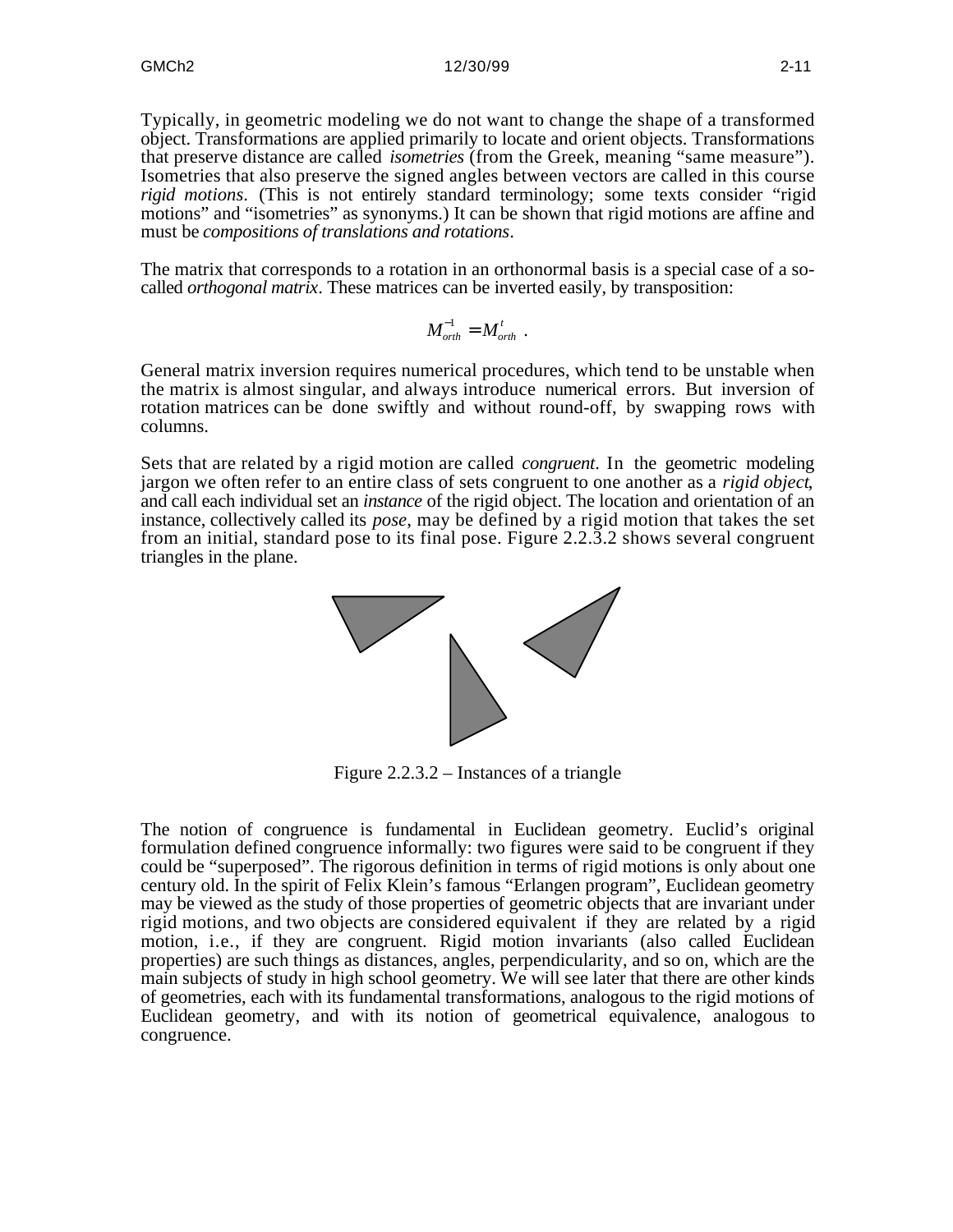# **2.3 Free and Applied Vectors**

We defined translation of a vector  $x$  as the addition to  $x$  of a vector  $\delta$ , as shown in Figure 2.3.1. Vector translation does not correspond to the intuitive notion of translation of an "arrow" by translating its endpoints, without changing the length or the direction of the arrow. An alternative notion of vector that behaves more like an arrow also is useful in geometric modeling, as the following example illustrates.



Figure 2.3.1 – Translation by vector addition

Consider the right, circular cylinder shown on the left in Figure 2.3.2. The cylinder is characterized completely by two scalar parameters—its diameter *D* and height *H*—plus a point **c**—the center of a base—and a vector *a* along the cylinder's axis. Suppose now that we want to move the cylinder to a different location and orientation, shown on the right in the figure. Mathematically, moving the cylinder corresponds to applying a rigid motion *T* to it. How can we compute the values **c** ′ and *a* ′ that characterize the cylinder after the application of *T*? Clearly  $c = T(c)$ . But *a*  $T(a)$  because *T* has a translational component.



Figure 2.3.2 – Moving a cylinder

This example, and many similar situations, can be handled conveniently if we introduce a new entity, called a *free vector*, that is not affected by translations. Free vectors and the ordinary vectors defined earlier differ only in their behavior with respect to translations.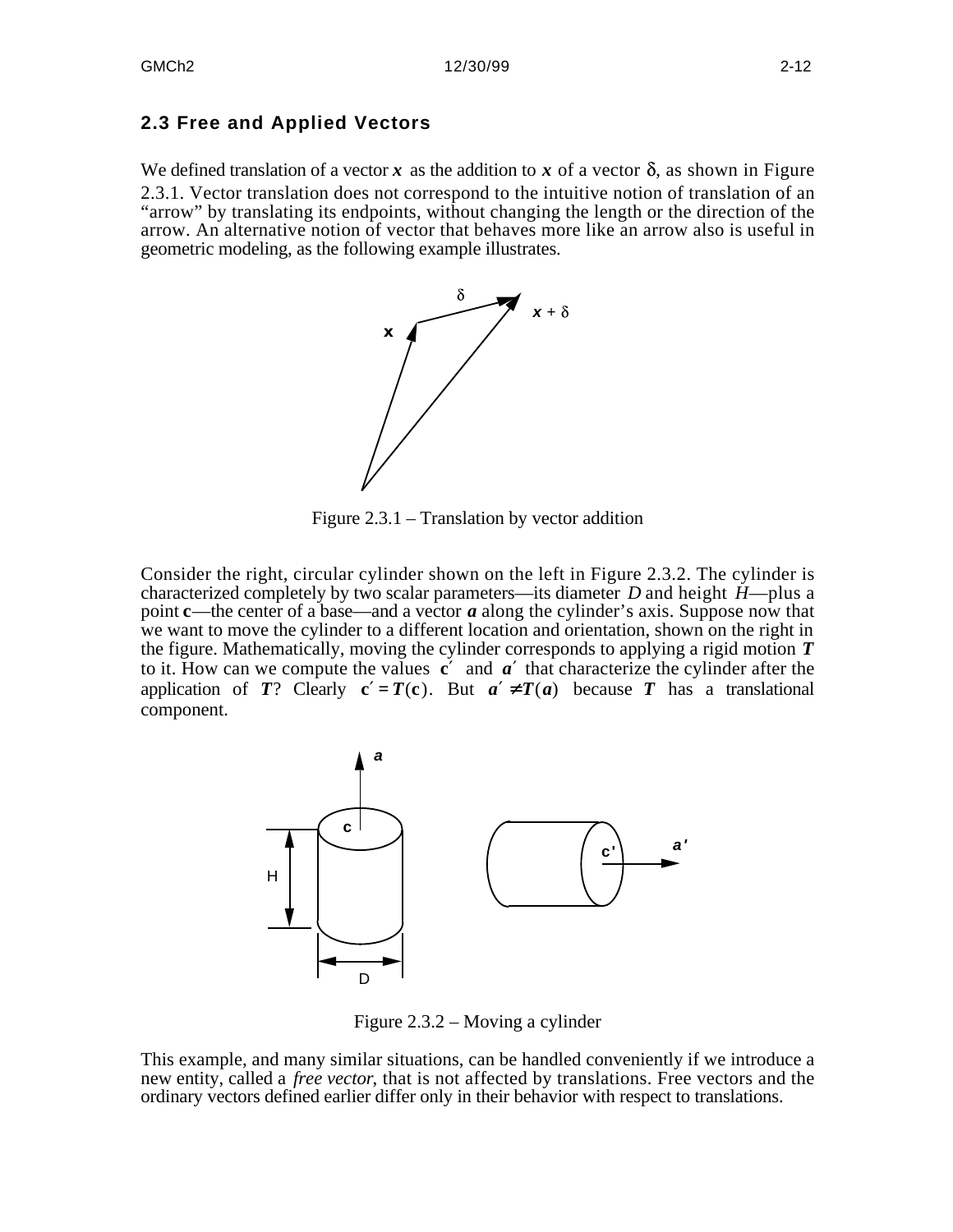The cylinder in our example can be described by scalars *D* and *H*, point **c**, and free vector *a*. Intuitively, it is helpful to think of *a* as being attached to the point **c**. This notion may be formalized by defining yet another entity, called an *applied vector*, which consists of a pair  $(\mathbf{p}, \mathbf{x})$ , where **p** is a point and  $\mathbf{x}$  a free vector. Equivalently, we can define an applied vector as a pair of endpoints  $(\mathbf{p}, \mathbf{q})$  with  $\mathbf{q} = \mathbf{p} + \mathbf{x}$ . An applied vector is transformed by applying a transformation to both endpoints. In Figure 2.3.2 the pair (**c**, *a*) is an applied vector, which transforms as shown on the right in the figure.

Free and applied vectors are used extensively in geometric modeling. For example, the normal direction to a surface is often represented by a free vector plus the point at which the normal is calculated, i.e., by an applied vector. (Point information is unnecessary for planar surfaces, which have a single, constant normal.) Tangential directions for curves are treated similarly.

# **2.4 Change of Basis**

Let *x* be a vector with components  $X^e$  in basis *E*. Consider a new basis *F*, obtained from *E* by a transformation  $T_{ef}$ , with a corresponding matrix  $M_{ef}^e$  in basis E. Each vector of the new basis can be written in terms of its components as

$$
f_i = EF_i^e
$$

and we can summarize these *n* equations by the matrix equality

$$
F = [f_1 \cdots f_n] = [EF_1^e \cdots EF_n^e] = EM_{ef}^e.
$$

What are the components of  $x$  in the new basis? Since

$$
x = EX^e = FX^f = EM^e_{ef}X^f
$$

we conclude that

$$
X^e = M_{ef}^e X^f
$$

Recall that when we apply a transformation  $T_{ef}$  to a vector  $x$ , the vector is transformed into a second vector *y*, and the column matrices of the two vectors are related by

$$
Y^e = M_{ef}^e X^e
$$

The last two equations are very similar but correspond to different procedures. The first governs the change of components of a fixed vector when a basis changes. The second gives the components of a transformed vector in a fixed basis. Note that the same matrix is involved in the two equations, but there is a "reversal of direction" between the two matrix actions. The change of basis equation can also be written in terms of the inverse matrix

$$
X^f = M_{ef}^{e^{-1}} X^e.
$$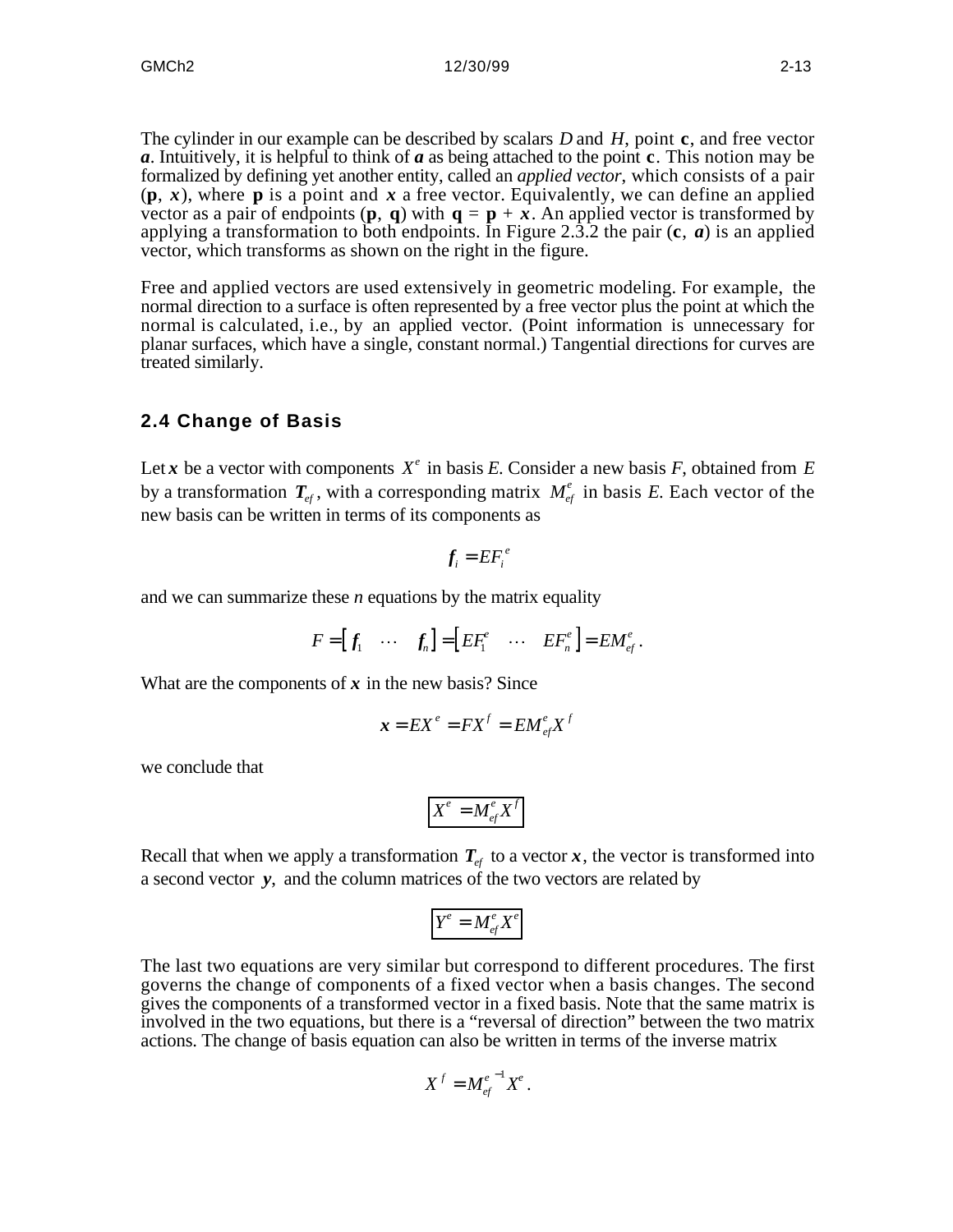The need for inversion has a simple geometric interpretation, illustrated by the example of Figure 2.4.1. Consider a vector  $x$  in base  $E$ , on the left in the figure. If we rotate the basis by an angle  $\theta$  to obtain basis *F*, as shown in the center of the figure, the components of x change. Now let us apply in basis  $E$  the inverse transformation to  $x$ , rotating it by the angle  $-0$ , so as to obtain **y**, as shown on the right. The components of **y** in basis *E* are the same as the components of the original *x* in basis *F*.



Figure 2.4.1 – Vector transformation versus change of basis

## **2.5 Homogeneous Coordinates**

We begin this section with a pragmatic view of homogeneous coordinate methods. We then explain them geometrically, and finally show how they can be used to compute perspective projections.

#### **2.5.1Transformations in Homogeneous Coordinates**

Translations and linear transformations can be treated more uniformly if we introduce a different system of coordinates, called *homogeneous coordinates*. For simplicity we work in 2-D, but generalizations to 3-D or *n*-D are straightforward. We continue to make no distinction between points and ordinary vectors. Suppose that we have a vector *x* with components *X ,* and want to apply to it a linear transformation with matrix *M*, so as to obtain another vector *y* with components *Y*. We introduce an additional component and associate with the vector  $x$  the column matrix

$$
X^* = \begin{array}{c} x \\ y \\ 1 \end{array} = \begin{array}{c} X \\ 1 \end{array}.
$$

The elements of X<sup>\*</sup> are called *homogeneous coordinates*. We also add a third row and column to the linear transformation matrices as follows

$$
M^* = \begin{array}{ccc} a & b & 0 \\ c & d & 0 \\ 0 & 0 & 1 \end{array}.
$$

This matrix can be written in block format as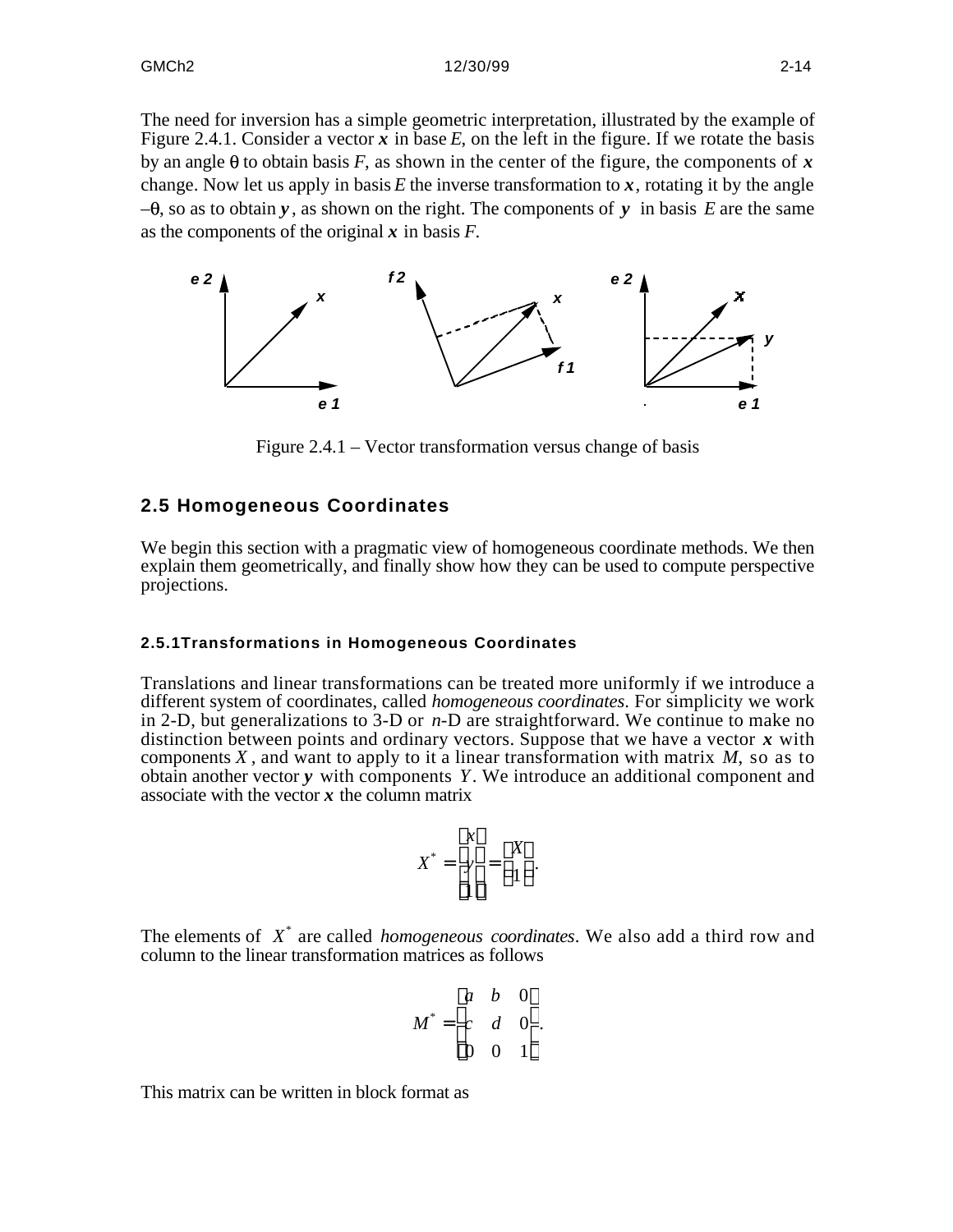$$
M^* = \begin{array}{cc} M & 0 \\ 0 & 1 \end{array}
$$

where *M* is the usual 2 by 2 linear transformation matrix, and the two-zero row and column are both denoted by 0. Multiplying the matrices

$$
M^*X^* = \frac{M}{0} \quad \frac{0}{1} \quad \frac{X}{1} = \frac{MX}{1} = \frac{Y}{1} = Y^*
$$

shows how to evaluate the effects of a linear transformation in the new, augmented-matrix format. Scalings, shears, rotations, and so on, can be achieved by replacing *M* in the 3 by 3 matrix above by the various matrices we discussed earlier.

Until now we have gained nothing with this approach, and we have lost some computational efficiency because 3 by 3 matrices require more storage and more computation than their 2-D counterparts. But let us now investigate what happens if the elements of the third column of the matrix become non-zero. Consider

$$
M^* = \begin{pmatrix} 1 & 0 & a \\ 0 & 1 & b \\ 0 & 0 & 1 \end{pmatrix},
$$

and apply it to a generic vector:

$$
Y^* = M^* X^* = \begin{pmatrix} 1 & 0 & a & x & x+a \\ 0 & 1 & b & y & = y+b \\ 0 & 0 & 1 & 1 & 1 \end{pmatrix}.
$$

This is precisely the result of translating *x* by a vector with components (*a*, *b*). Therefore we have found a method for computing both translations and linear transformations by matrix multiplication. In particular, rigid motions in the plane are associated with  $3 \text{ by } 3$ matrices. In 3-D they correspond to 4 by 4 matrices. For reference, the three matrices that correspond to rotations about the *x*, *y* and *z* axes are:

|  |  | 1 0 0 0 $\cos\theta$ 0 $\sin\theta$ 0 $\cos\theta$ $-\sin\theta$ 0 0                                                        |  |  |  |  |
|--|--|-----------------------------------------------------------------------------------------------------------------------------|--|--|--|--|
|  |  | $0 \cos \theta$ $-\sin \theta$ 0 0 1 0 0 $\sin \theta$ $\cos \theta$ 0 0                                                    |  |  |  |  |
|  |  | $x: 0 \sin \theta \cos \theta \quad 0 \quad y: -\sin \theta \quad 0 \cos \theta \quad 0 \quad z: 0 \quad 0 \quad 1 \quad 0$ |  |  |  |  |
|  |  | 0 0 0 1 0 0 0 1 0 0 0 1                                                                                                     |  |  |  |  |

Uniform treatment of translations and rotations is computationally important. It implies that we only need one procedure to implement both, and that matrix-multiplication hardware can be used for both. We will see later that homogeneous coordinates also can deal with projections, which are needed for displaying objects.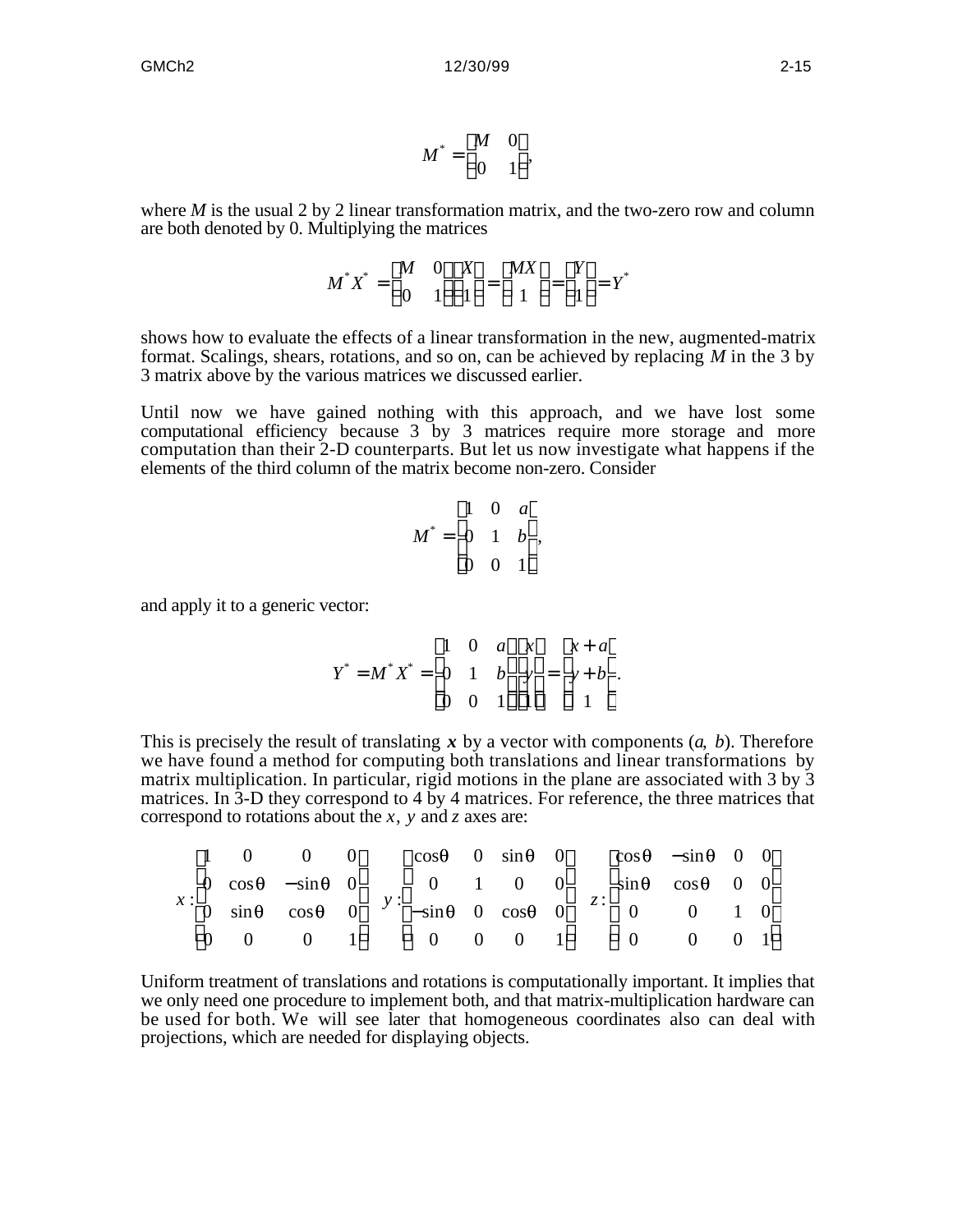#### **2.5.2 Geometric Interpretation**

Homogeneous-coordinate methods were introduced above as convenient "recipes". But they have a rich body of mathematics and geometric intuition underlying them. Here we explore it briefly. First we generalize slightly, and write the homogeneous coordinates of an Euclidean point **p** as

$$
P^* = \begin{array}{c} x \\ y \\ w \end{array}.
$$

We have increased the dimension of our space by one. In addition, since we identify points at  $w=1$  with Euclidean points, we have placed the standard Euclidean plane at  $w=1$ . Figure 2.5.2.1 illustrates this construction.



Figure 2.5.2.1 - The Euclidean plane imbedded in an auxiliary 3-space

Now we connect an Euclidean point **p** with the origin, obtaining a straight line *L*. It is clear that for each **p** there is a corresponding L. Furthermore, since  $\tilde{L}$  goes through the origin, it is uniquely determined by any point **q** lying on it. This implies that **p** also is uniquely determined by any **q** of *L*. The coordinates of any such **q** are called the *homogeneous coordinates* of  $\bf{p}$ . If we multiply the three coordinates by the same number  $k$ , we obtain another point **r** of the same L. Points **q** and **r** (or any other points of L) are equivalent, in that they all define the same line and also the same Euclidean point **p**. Therefore, the homogeneous coordinates of **p** may be multiplied by any non-zero number without affecting the point. In particular, if *w* 1 and is not zero, we can always scale all the components so as to *normalize* the coordinates:

$$
\begin{array}{c}\nx/w \\
y/w \\
1\n\end{array}
$$

The set of all lines through the origin of our auxiliary 3-D space is called the *projective plane*. The elements of the projective plane are called *projective points.* (This terminology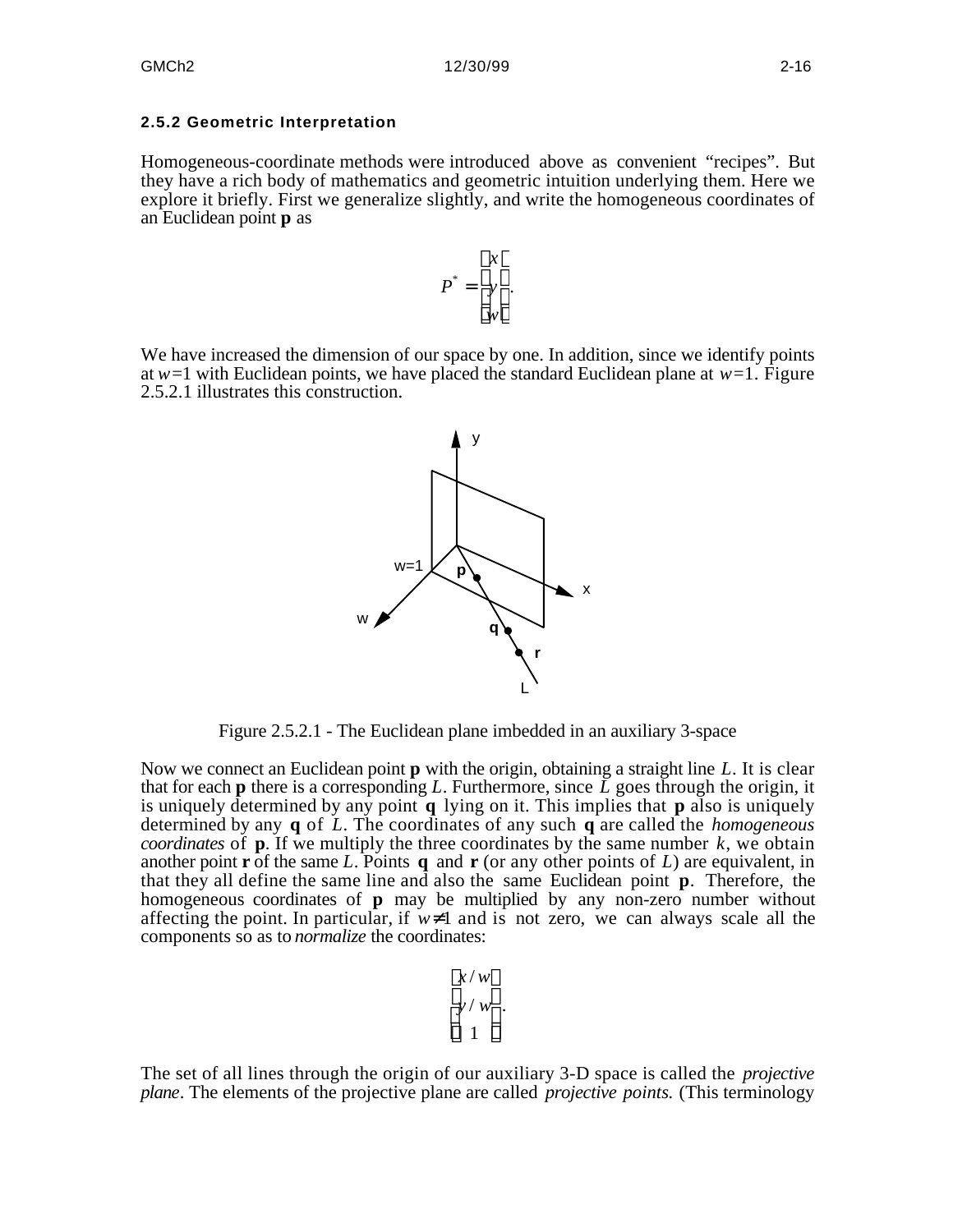can be confusing since projective points are actually lines.) For each Euclidean point **p** there is a corresponding line *L* and projective point **p** . Therefore we can manipulate Euclidean points through operations on their projective counterparts. This is precisely what we are doing when we multiply the homogeneous coordinates of a point by a  $\overline{3}$  by  $\overline{3}$ matrix. Figure 2.5.2.2 illustrates the procedure. Our goal is to apply an affine transformation **T** to an Euclidean point **p**. We do this in a roundabout fashion. First we imbed the Euclidean point in projective space, obtaining **p** . Then we apply a *projective transformation*  $T^*$ , which corresponds to a matrix  $M^*$ , and generate a transformed projective point  $\bf{q}$ . Finally, we normalize, i.e. project the result on  $w=1$ , to get the desired **q**.



Figure 2.5.2.2

An Euclidean line lying in  $w=1$  corresponds to a plane through the origin of the auxiliary 3space. Such planes are the *projective lines*. Therefore, each Euclidean line has a corresponding projective line.

The projective plane is "larger" than the Euclidean plane, because there are lines through the origin that do not intersect the  $w=1$  plane. These are the lines that lie in the  $w=0$  plane. That is, the projective plane has an additional projective line, which is the  $w=0$  plane of the auxiliary 3-space. A projective point with homogeneous coordinates (*a*, *b*, 0) does not have a corresponding Euclidean point. What is the geometric meaning of such a point?

To answer this question let us consider an Euclidean point with homogeneous coordinates

$$
at + c
$$
  

$$
\mathbf{p}(t) = bt + d
$$
  

$$
1
$$

When *t* varies from minus infinity to plus infinity, this point traces in  $w=1$  an Euclidean line with direction defined by  $(a, b)$ . Because these are homogeneous coordinates, we can divide all of them by *t*, without affecting the corresponding point:

$$
a + c/t
$$
  

$$
\mathbf{p}(t) = b + c/t
$$
  

$$
1/t
$$

When *t* tends to either plus or minus infinity, the homogeneous coordinates of **p** tend to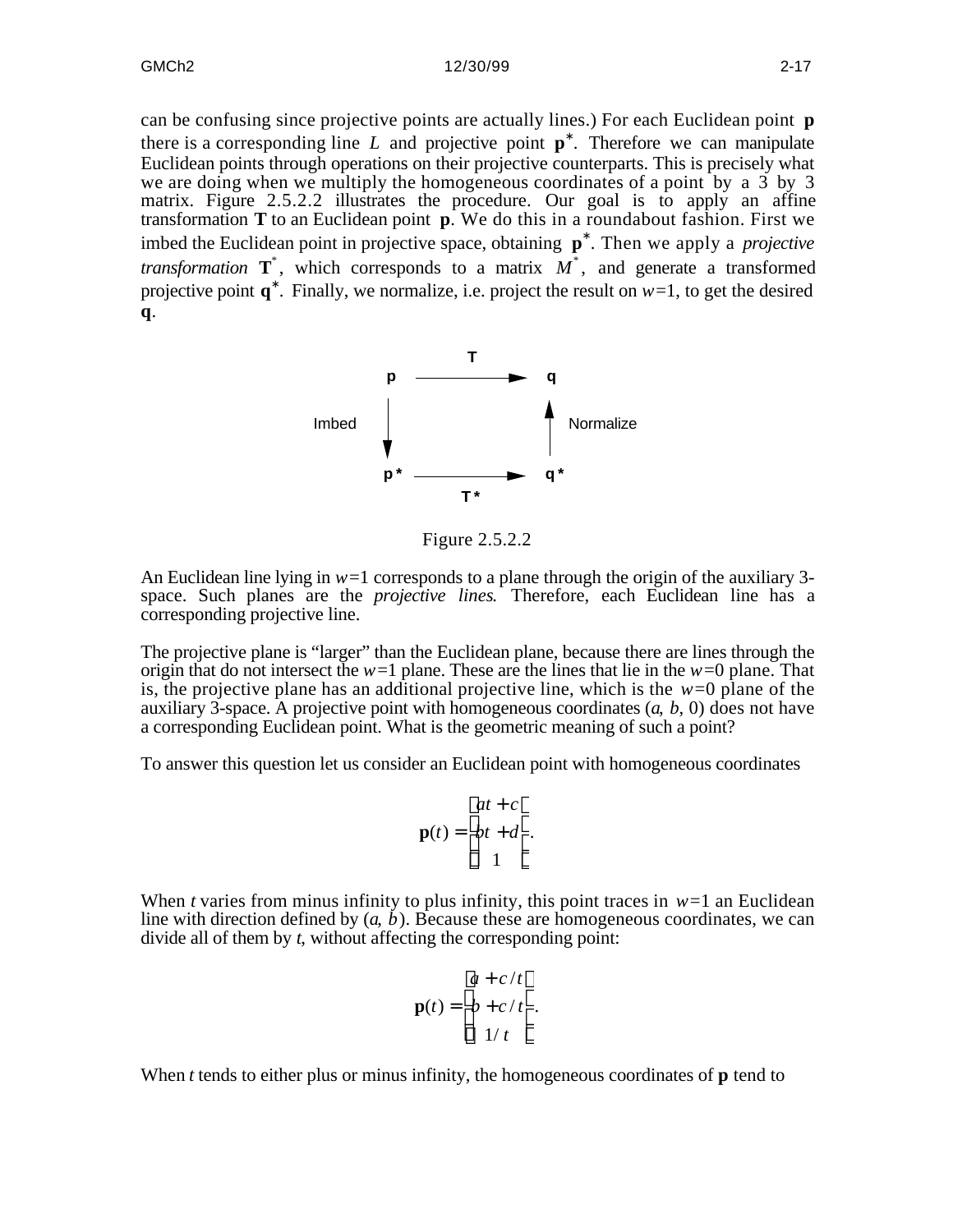*a b* 0  $\overline{\phantom{a}}$ .

Therefore this is a *point at infinity* along the line of direction (*a*, *b*). It is not an Euclidean point, but it is a projective point. We see that the projective plane consists of all the points of the Euclidean plane augmented by the points at infinity.

Note that all parallel lines with a given direction have the same point at infinity. More surprising is the fact that the same point at infinity is reached travelling towards both plus and minus infinity. This implies that a projective line is more like a circle than an ordinary line. The projective plane is a closed surface with interesting properties (which we will not investigate in this course).

## **2.5.3 Change of Frames**

Consider two frames  $\mathbf{E} = (E, \mathbf{q})$  and  $\mathbf{F} = (F, \mathbf{r})$ , as shown in Figure 2.5.3.1. A generic point **p** corresponds to two different vectors in **E** and **F**, satisfying the following relations:



Figure 2.5.3.1 – Change of frames

The coordinate matrices of **p** in frames **E** and **F**, denoted  $P^e$  and  $P^f$ , are given by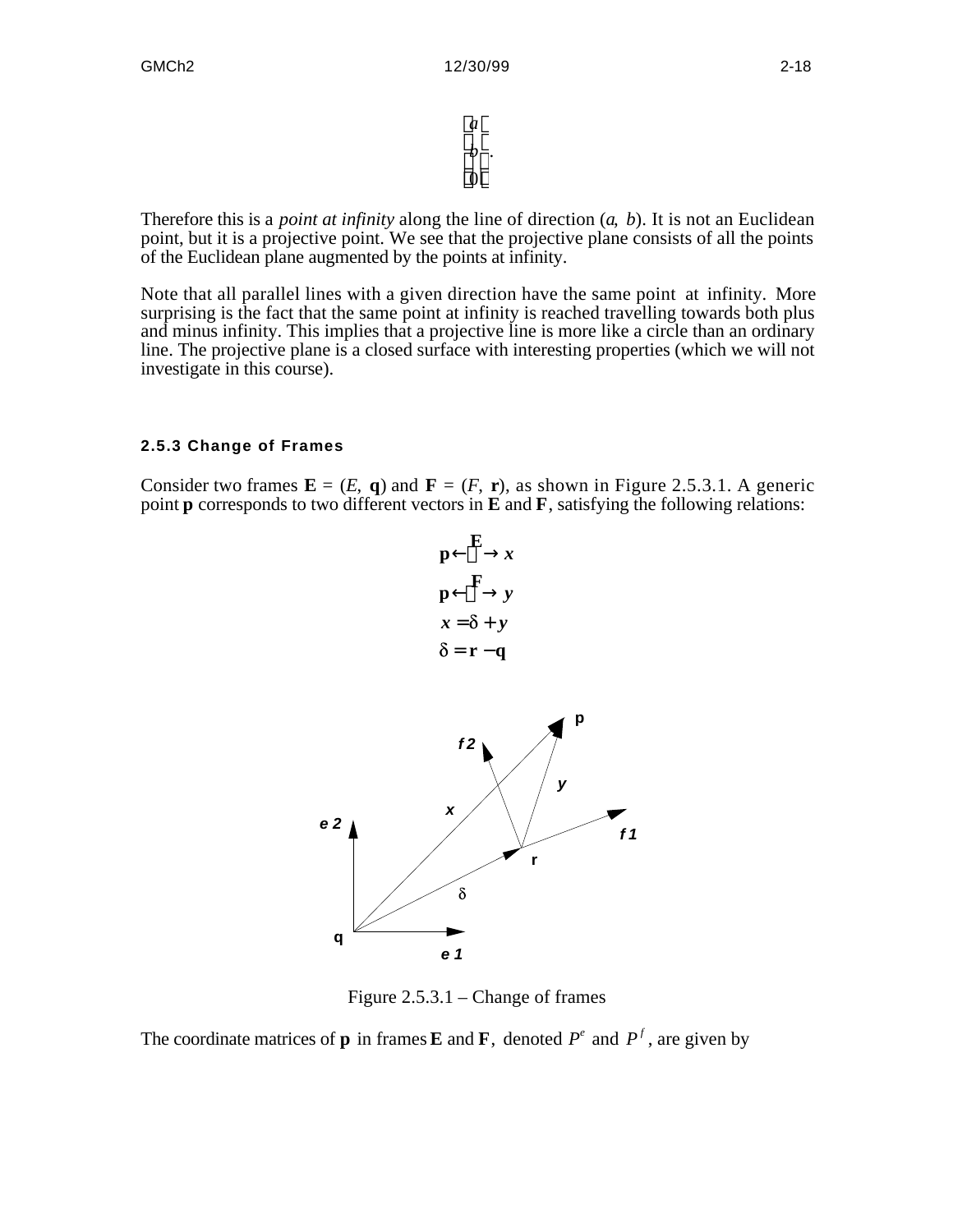$$
P^{f} = Y^{f}
$$
  

$$
P^{e} = X^{e} = Y^{e} + D^{e} = M_{ef}^{e} Y^{f} + D^{e} = M_{ef}^{e} P^{f} + D^{e}
$$

where  $D^e$  is the column matrix of the components of  $\delta$  in basis *E*, and  $M^e_{ef}$ , as usual, denotes the matrix that corresponds in basis *E* to the linear transformation that maps the vectors of basis *E* onto those of basis *F*. The second equation immediately above follows from coordinate relations in vector translation and change of basis, derived earlier. The two equations may be summarized in matrix form as

$$
\begin{array}{ccccc}\nP^e & & & M^e_{ef} & D^e & P^f \\
1 & & 0 & 1 & 1\n\end{array}
$$

or

$$
(P^*)^e = (M_{ef}^*)^e (P^*)^f
$$

with

$$
(P^*)^e = \frac{P^e}{1}, \quad (P^*)^f = \frac{P^f}{1}, \quad (M^*_{ef})^e = \frac{M^e_{ef}}{0} \frac{D^e}{1}.
$$

These equations show that the effect of a change of frame on the homogeneous coordinates of a point is analogous to the effect of a change of basis on the components of a vector. Whereas a change of basis is associated with multiplication by a matrix  $M_{ef}^e$ , a change of frame involves an augmented matrix. This matrix has a simple interpretation. First note that the frame **F** may be defined by an affine transformation that maps the origin **q** of frame **E** onto the new origin **r**, and maps the basis *E* onto the new basis *F*. This transformation may be decomposed into a rotation that maps *E* onto *F*, followed by a translation by the vector  $\delta$ . In homogeneous coordinates the composition corresponds to the matrix product

$$
\begin{array}{ccccc}\nI & D^e & M_{ef}^e & 0 \\
0 & 1 & 0 & 1\n\end{array} = \begin{array}{ccccc}\nM_{ef}^e & D^e & \\
0 & 1 & 0\n\end{array} = \left(M_{ef}^*\right)^e.
$$

Therefore  $(M_{ef}^*)^e$  is the matrix that corresponds to the projective transformation that maps frame **E** onto frame **F**. This is a direct analog of the situation we encountered in a change of basis.

We know that the columns of matrix  $M_{ef}^e$  consist of the components of the vectors of *F* in the basis *E*. Therefore, the frame  $\mathbf{F} = (\mathbf{r}, F)$  corresponds to the homogeneous-coordinate matrix

$$
\left(M^{*}_{ef}\right)^e = \begin{array}{cccc} F_1^e & \cdots & F_n^e & D^e \\ 0 & \cdots & 0 & 1 \end{array}.
$$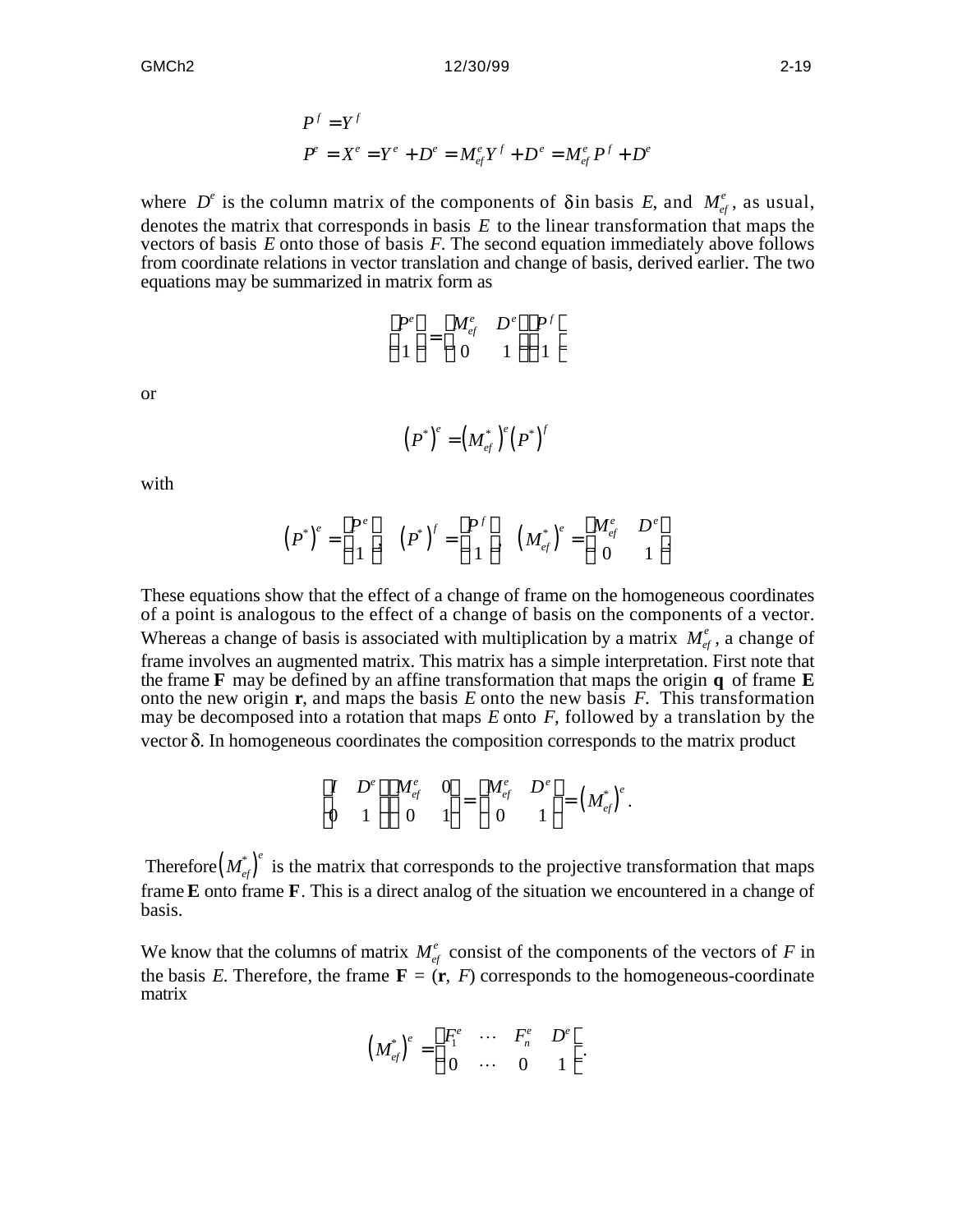This matrix may also be interpreted as follows. The first *n* columns contain the coordinates of the points at infinity in the directions of the vectors of basis *F*. The last column is the set of coordinates of an Euclidean point, the origin **r** of the frame. All of these coordinates are relative to frame **E**.

#### **2.5.4 Perspective**

Thus far we have only used homogeneous-coordinate matrices with a last row whose offdiagonal elements are null. Let us now investigate wnat happens when they are non-null. Consider the product

| $1 \quad 0 \quad 0 \quad x$ |  |  | $\mathcal{X}$        |  |
|-----------------------------|--|--|----------------------|--|
|                             |  |  | 0 1 0 $y = y$ .      |  |
|                             |  |  | $-1/d$ 0 1 1 $1-x/d$ |  |

(We use  $a - 1/d$  term for reasons that will be obvious soon.) The result is no longer on the *w*=1 plane. Normalizing it we obtain

$$
\frac{x}{1 - x/d}
$$
  

$$
\frac{y}{1 - x/d}
$$
  
1

What is the physical meaning of this transformation? We will answer this question with the help of Figure 2.5.4.1, which shows how to project a point on the *y* axis of the Euclidean plane from a center of projection **v** lying on the *x* axis at  $x=d$ . By similarity of triangles

$$
\frac{y}{y} = \frac{d}{d-x}, \quad y = \frac{y}{1-x/d}.
$$

This is precisely the *y* coordinate we computed above by matrix multiplication.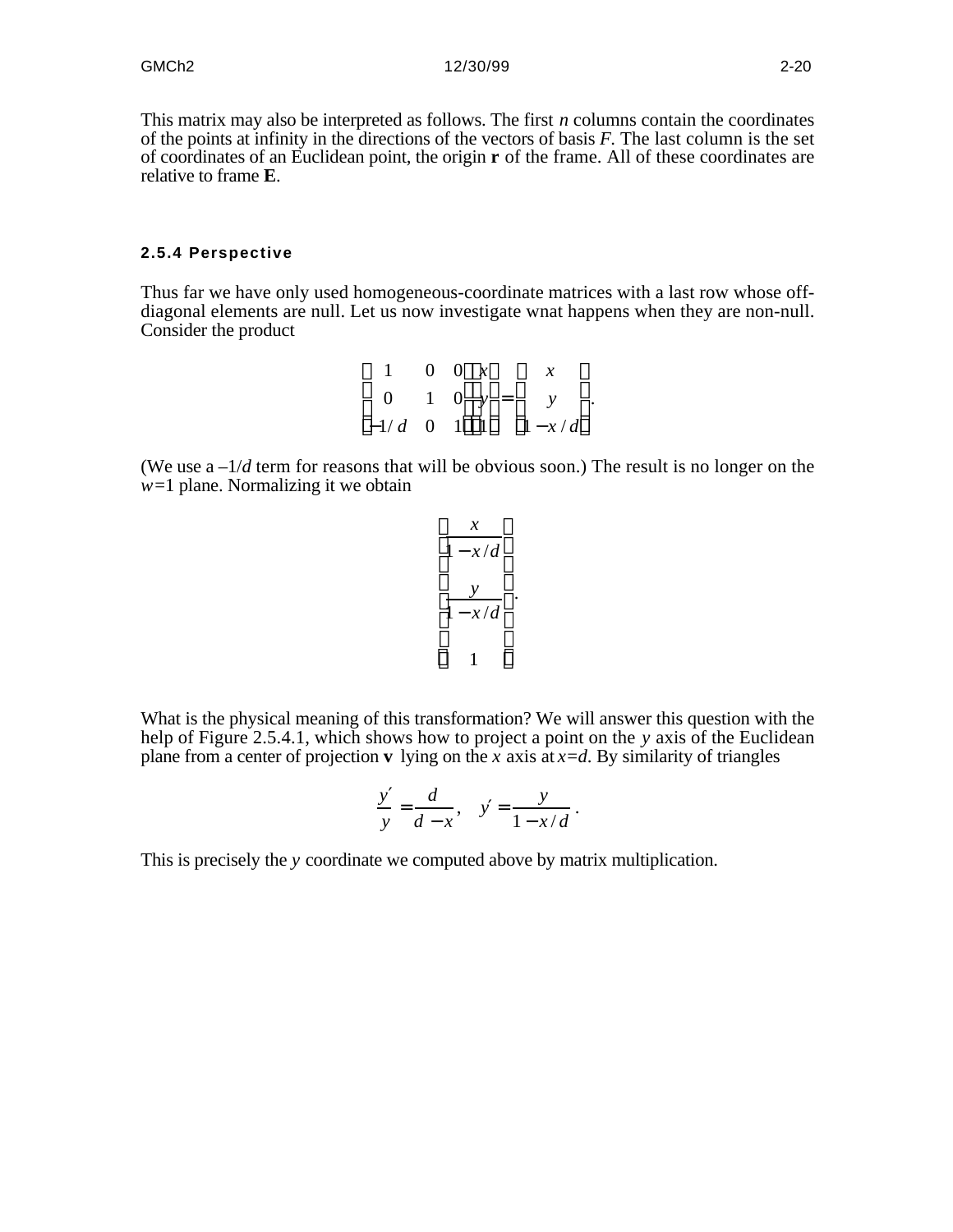

Figure 2.5.4.1 – Central projection of a 2-D point on the vertical axis

In 3-D, an analogous argument shows that multiplication by the matrix

|                | $1 \quad 0$ | 0            | 0 |
|----------------|-------------|--------------|---|
| 0 <sub>1</sub> |             | 0            | 0 |
| $0\quad 0$     |             | $\sim$ 1     | 0 |
|                |             | 0 0 $-1/d$ 1 |   |

provides us with the *x* and *y* coordinates of the projection of a point on the *xy* plane, from a center of projection on the *z* axis at  $z=d$ . Projection on a plane is a fundamental operation for the generation of a display—see Figure 2.5.4.2.



Figure 2.5.4.2 – Drawing an object by projecting it on a plane

The two-dimensional perspective transformation discussed earlier affected both the *x* and *y* coordinates of a point. Figure 2.5.4.3 illustrates the effect of a perspective on a rectangle. The result is *not* a 1-D projection on the *y* axis. Rather, it is a deformed 2-D object. *Orthographic* projection of this deformed object on the *y* axis produces the desired 1-D image.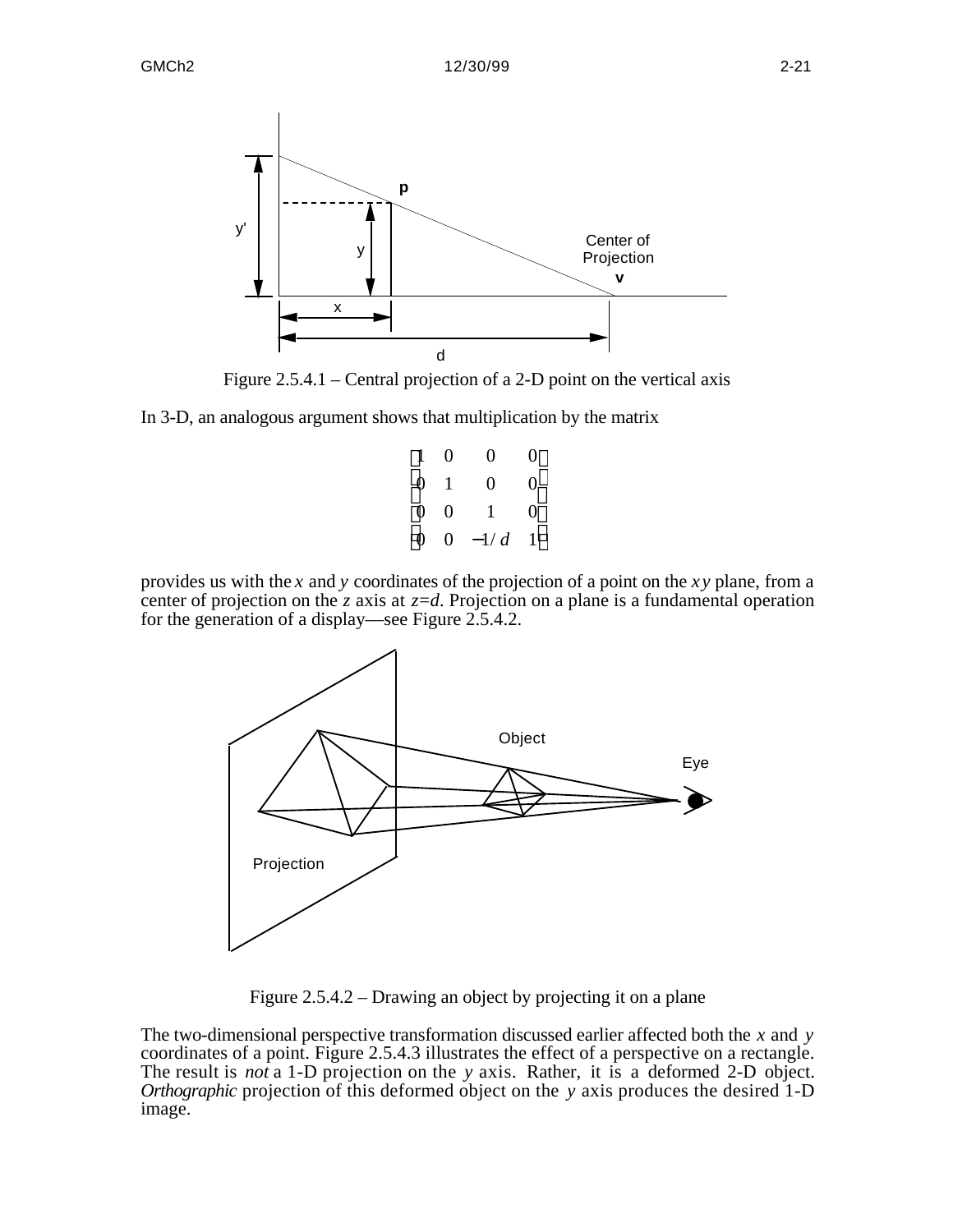

Figure 2.5.4.3 – Perspective transformation applied to a 2-D solid

In 3-D the perspective transformation produces a deformed 3-D object, which must be projected orthographically onto the *xy* plane to generate the desired 2-D image. Computing a planar projection involves matrix multiplication, followed by normalization and orthographic projection. This latter involves essentially no computation, since it amounts to ignoring the *z* coordinate. But normalization is relatively expensive, because it requires a division.

It is easy to prove that a perspective maps lines onto lines. It also maps line segments onto line segments, but there is a subtlety, illustrated in Figure 2.5.4.4. Observe that the projection of the line segment **pq** on the horizontal axis and with viewpoint (i.e., center of projection) **v** extends to infinity on the right and on the left. (It is a segment of a projective line that goes through a point at infinity.) This happens because **q** is behind the viewpoint, and one of the projecting rays is horizontal and meets the horizontal "screen" at infinity.



Figure 2.5.4.4 – Projection of a line segment

A line drawing of a polyhedral object may be produced by projecting the endpoints of its edges and connecting the projected endpoints with line segments, provided that the object does not extend behind the viewpoint. To ensure that this condition is satisfied in an arbitrary scene, one must clip it, i.e., remove those portions that lie behind the viewpoint, before computing the projection of the scene.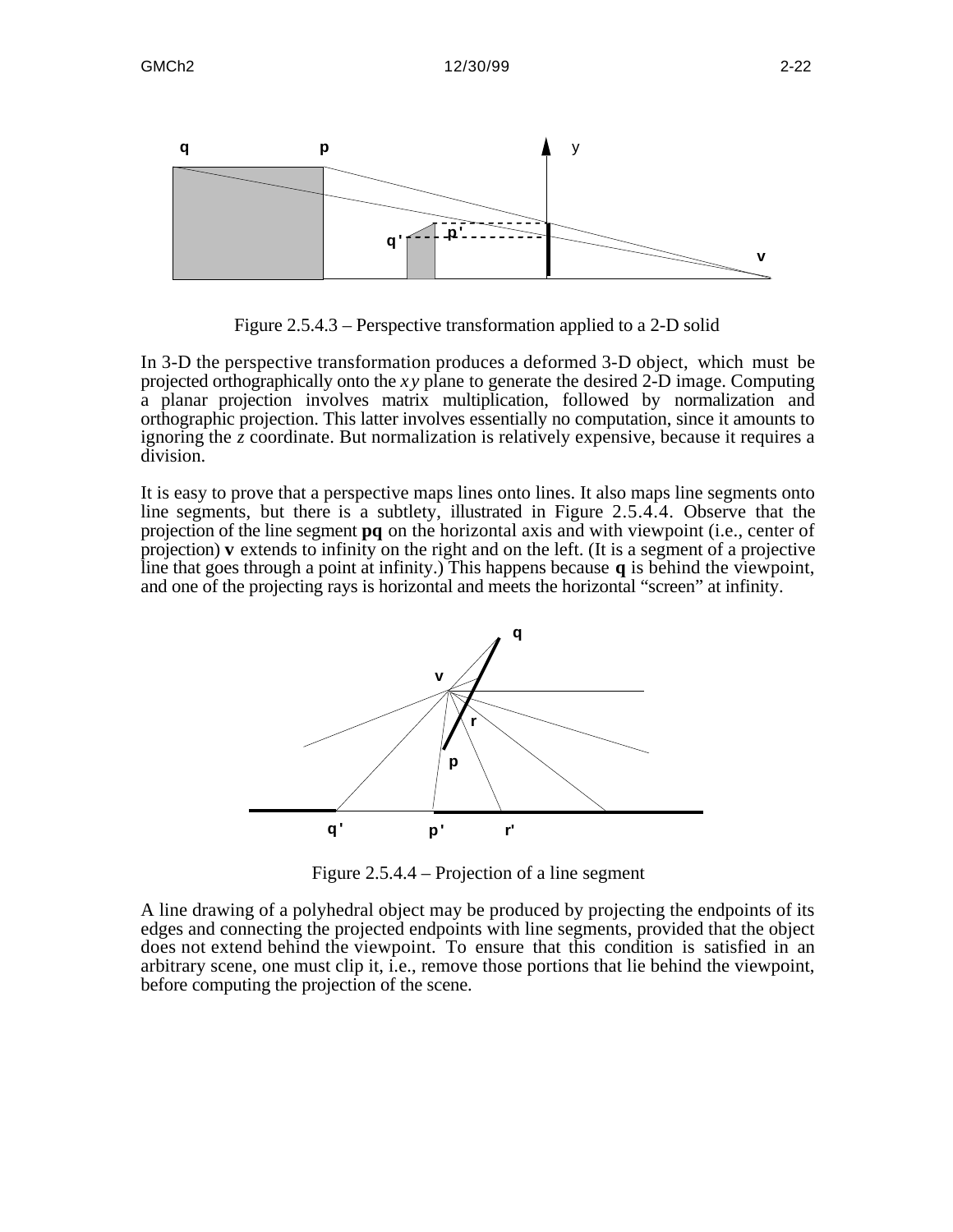## **2.6 Applications in Robotics and Simulation**

A robotic manipulator is a kinematic chain, i.e., a collection of solid bodies—called *links*—connected at *joints*. The most common joints are the *revolute* joint, which corresponds to rotational motion between two links, and the *prismatic* joint, which corresponds to a translation. Most of the industrial robot "arms" in use today have only revolute joints. Figure 2.6.1 shows an idealized robot with two links and two revolute joints. The first, vertical link rotates by an angle  $\theta$  about its axis, and the second link rotates by an angle  $\phi$  in the vertical plane defined by the two links. The angles  $\theta$  and  $\phi$  are called in robotics *joint angles*.



Figure 2.6.1 – Stick-figure model for a 2-link robot

A robot interacts with the objects involved in a task primarily through its "hand", or end effector. The pose of the hand with respect to the "lab" frame is crucial, and one must be able to relate hand coordinates to lab coordinates. This can be done by rigidly attaching coordinate frames to each link, and then performing successive changes of frames along the kinematic chain. Frame *A* in the figure is the base, or lab frame. Frame *B* is attached to the first link, and therefore rotates about the *y* (vertical) axis of *A*. Frame *C* is attached to the second link and rotates about the *z* axis of *B*. *C* is the hand frame of the robot. The relationship between hand and base coordinates may be expressed in terms of the matrices that describe the relative motions of the two links in each joint:

$$
X^a = M^a_{ab} X^b = M^a_{ab} M^b_{bc} X^c.
$$

Frame *B* may be constructed by first translating *A* by the length  $L_1$  of the first link along *y*, and then rotating by  $\theta$  about the *y* axis in basis *A*. Therefore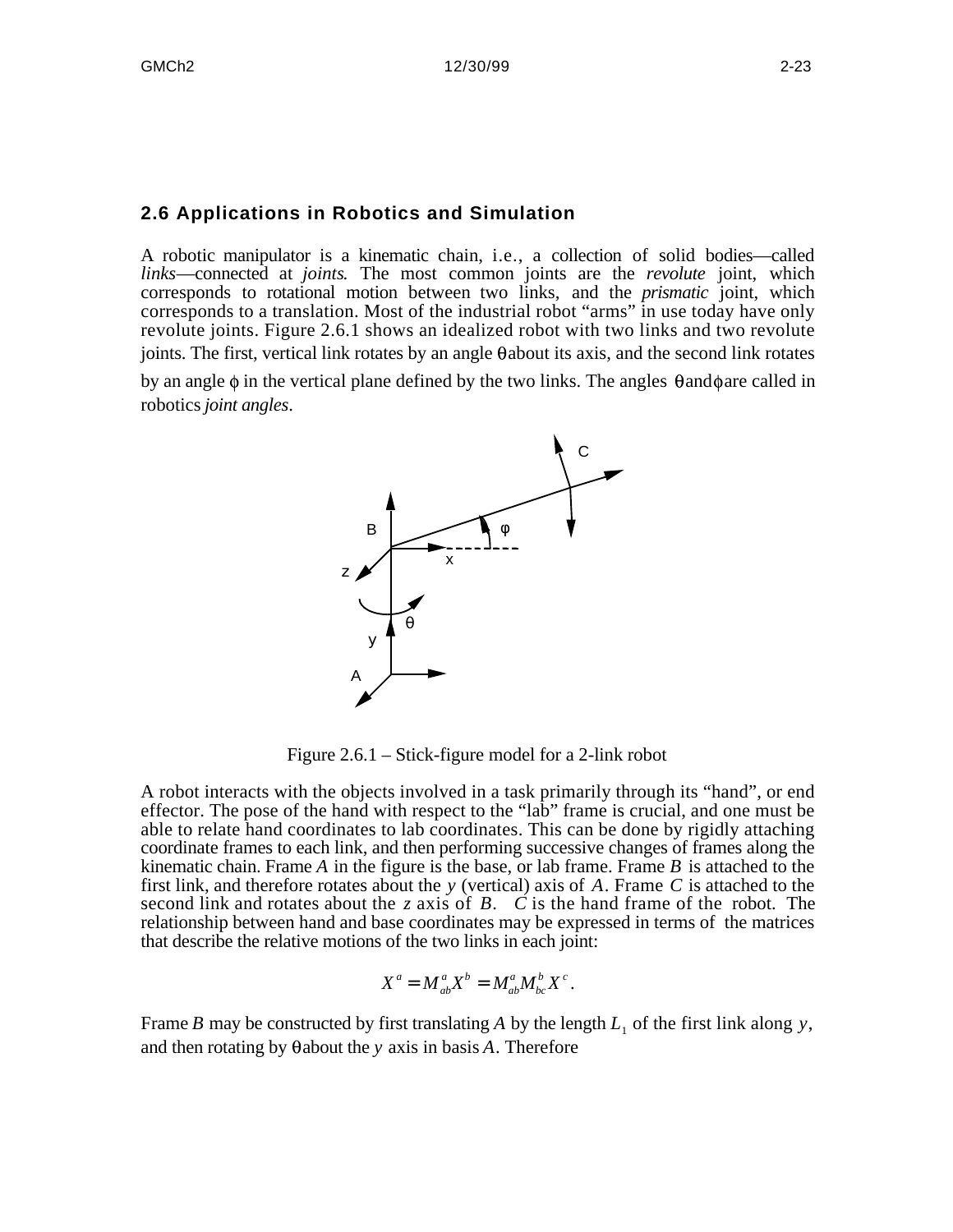$$
M_{ab}^a(\theta) = \begin{matrix} \cos\theta & 0 & \sin\theta & 0 & 1 & 0 & 0 & 0 \\ 0 & 1 & 0 & 0 & 0 & 1 & 0 & L_1 \\ -\sin\theta & 0 & \cos\theta & 0 & 0 & 0 & 1 & 0 \\ 0 & 0 & 0 & 1 & 0 & 0 & 0 & 1 \end{matrix} = \begin{matrix} \cos\theta & 0 & \sin\theta & 0 & L_1 \\ -\sin\theta & 0 & \cos\theta & 0 & L_1 \\ -\sin\theta & 0 & \cos\theta & 0 & 1 \end{matrix}.
$$

Frame *C* may be obtained by a translation along the *x* axis of *B* by the length  $L_2$  of the second link, followed by a rotation about the *z* axis of *B*:

$$
M_{bc}^{b}(\phi) = \begin{matrix}\n\cos\phi & -\sin\phi & 0 & 0 & 1 & 0 & 0 & L_{2} & \cos\phi & -\sin\phi & 0 & L_{2}\cos\phi \\
\sin\phi & \cos\phi & 0 & 0 & 0 & 1 & 0 & 0 \\
0 & 0 & 1 & 0 & 0 & 0 & 1 & 0 \\
0 & 0 & 0 & 1 & 0 & 0 & 0 & 1\n\end{matrix} = \begin{matrix}\n\cos\phi & -\sin\phi & 0 & L_{2}\cos\phi \\
\sin\phi & \cos\phi & 0 & L_{2}\sin\phi \\
0 & 0 & 1 & 0 & 0 \\
0 & 0 & 0 & 1 & 0\n\end{matrix}
$$

Note that these matrices depend on the joint angles. Let us fix some point in the hand, with coordinates  $X^c$ . The coordinates of this point in the lab frame are functions of the joint angles, and can be computed by multiplying the matrices above:

$$
X^a = M^a_{ab}(\theta) M^b_{bc}(\phi) X^c
$$

The robot's motors control the joint angles directly, and the relationship between hand coordinates and joint angles is fundamental in robotics. It gives us the trajectory in lab coordinates for any temporal evolution of the joint angles. The velocity and the acceleration are obtained by differentiating the positional relations. In robot programming typically one seeks to drive the hand along some specific trajectory in lab coordinates. To find the corresponding joint angles involves inverting the relationships derived above. This problem is often called "inverse kinematics".

Suppose now that we want to create a graphic simulation of the robot motion. The first link is a fixed line segment in frame *B*, with endpoints on the *y* axis of *B* at  $y=0$  and  $y=-L_1$ . The positions of these endpoints in frame *A* may be computed by the equation

$$
X^a = M_{ab}^a(\theta) X^b,
$$

by using the appropriate coordinates  $X^b$  for the endpoints. Now we repeatedly increment the angle  $\theta$  by some small amount, compute the endpoints of the first link, and display it at its updated position. The result is an animation of the motion of the first link. A similar procedure may be used for the second link, since we also have an equation for computing the lab coordinates of fixed points in *C.*

This simulation procedure is not restricted to robotic problems or to simple stick objects. Suppose we have, for example, a model of a human figure with various articulations and "links" of complex shapes. We associate a frame with each link and compute the matrices that relate the frames in terms of some appropriate parameters. Then, we step along the parameters and display the objects in their updated poses.

Realistic simulation of machinery can be done by the techniques outlined above. However, smooth and realistic animation of the motion of humans and animals raises difficult problems. For example, how should we change the joint angles at the ankles, knees and

.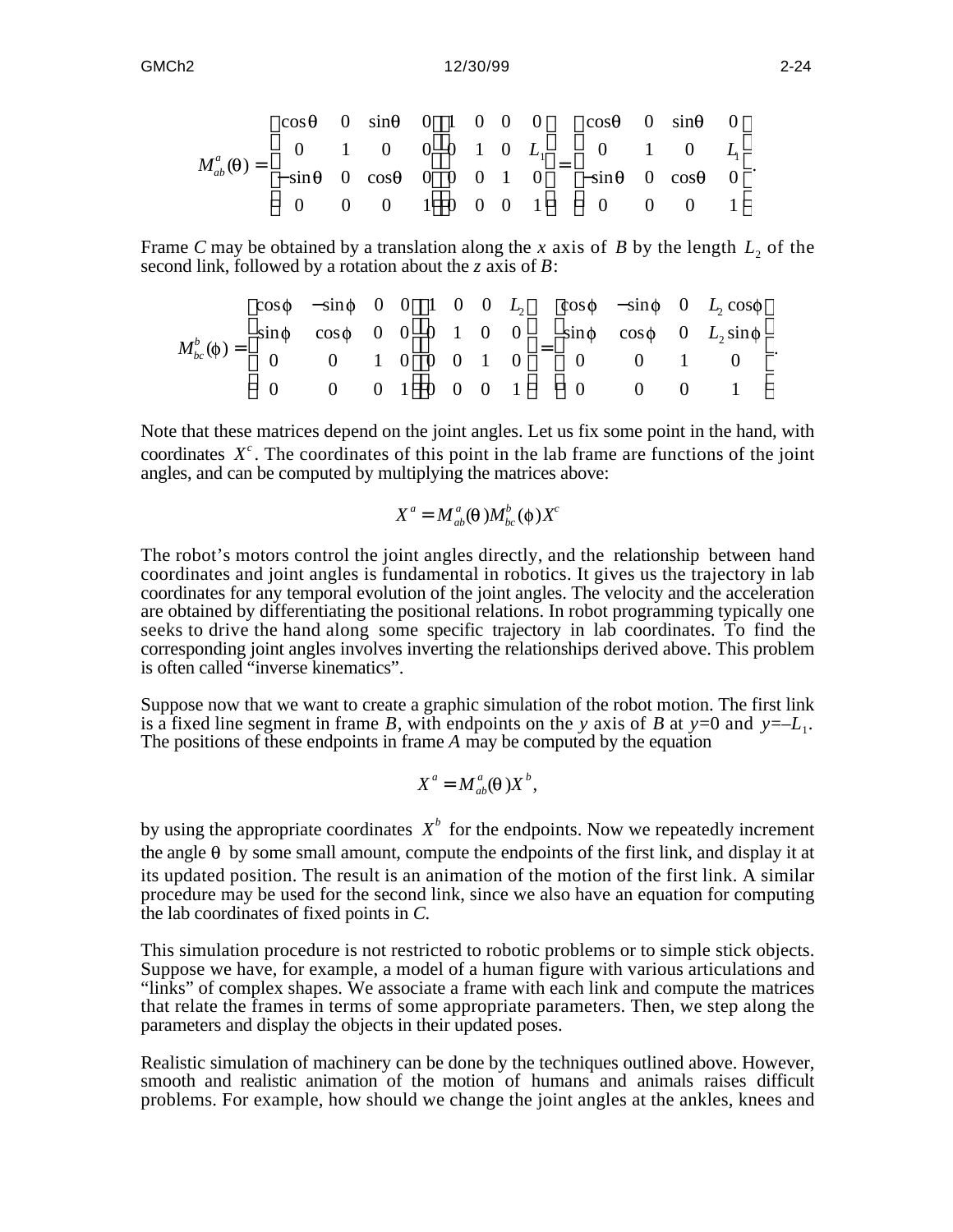hips to achieve a realistic walk? These issues are beyond the scope of this course. They are addressed in advanced courses in computer graphics and animation.

# **2.7 Applications in Rendering**

Processing a model to generate a display is called *rendering* in computer graphics. There are many sophisticated techniques to produce realistic displays. Underlying all of these is the need to map points of the model in "world coordinates" onto points of the screen, and this can be done by homogeneous-coordinate transformations. Computationally, what we need is a function WorldToScreen that takes an argument WorldPoint in 3-D and produces a 2-D ScreenPoint.Given this function, a simple line drawing of a polyhedron can be generated as follows.

```
Clip model to remove points behind view point
for each edge of the model do
DrawLine(WorldToScreen(EndPoint1), 
          WorldToScreen(EndPoint2))
end
```
In this pseudo-code, DrawLine is a primitive drawing routine that operates in screen coordinates. Drawing packages often provide a more convenient primitive routine that draws a *polyline*, i.e., a connected set of line segments defined by an array of vertices. DrawLine is simply a more restricted version of DrawPolyline, operating only on two vertices. Clipping may be used also to select a region of the object to be rendered.

How is the WorldToScreen function specified and implemented? Figure 2.7.1 illustrates the geometry involved.



Figure 2.7.1 – World to screen transformation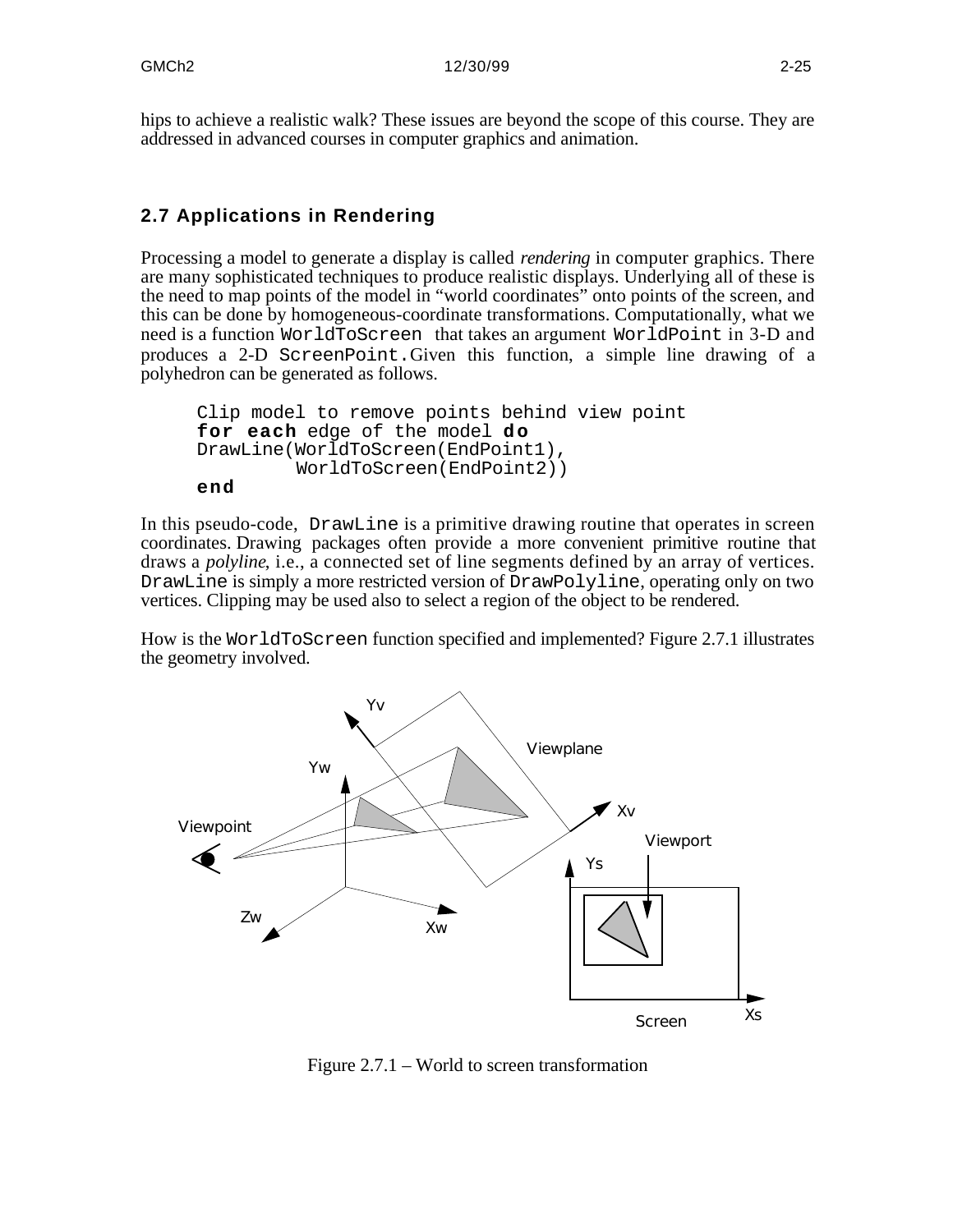The world to screen transformation is also called the *viewing transformation*. It is the composition of a projection onto the 2-D *viewplane* with a 2-D transformation between the viewplane and the *viewport*, which is the region of the screen where the image is to appear. There are several ways of specifying a set of *viewing parameters* to define the viewing transformation. The specification should be easy to understand by users, and therefore should refer to entities whose geometrical meaning is clear. Computation of the various matrices involved should be transparent to users.

Standard or quasi-standard graphic packages such as PHIGS or OpenGL use sets of viewing parameters that provide a user with great flexibility in view specification. Here we discuss a simple set of parameters which is convenient for debugging geometric algorithms. It makes several assumptions about the relations between the geometric entities involved in view specification, and trades flexibility for ease of use.

The viewing transformation is specified by the following parameters.

- 4. The viewpoint **p**.
- 5. A sphere of radius *R* and centered at a reference point **r**.

The user should ensure that the sphere he or she specifies encloses the object to be displayed, and that the sphere does not enclose the viewpoint. We make the following assumptions.

- 1. The reference point is the origin of the  $(x_v, y_v)$  coordinate system in the viewplane.
- 2. The viewpoint and the reference point define the line of sight. The line of sight is perpendicular to the viewplane.
- 3. The orientation of the viewplane coordinate system is as defined in Figure 2.7.2. In the figure we assume that the entire configuration (viewpoint, viewplane, sphere, and reference point) has been translated so that the reference point is at the origin. The frame  $(x_t, y_t, z_t)$  is constructed as follows. Its *z* axis coincides with the line of sight **rv**. The *x* axis is tangent to the parallel to the sphere at the point where the line of sight intersects the sphere. And the *y* axis is tangent to the meridian at the same point. The frame  $(x_v, y_v, z_v)$  is  $(x_t, y_t, z_t)$  translated to the origin, and therefore the two frames have the same orientation.
- 4. The viewport coincides with the entire window, whose width *W* and height *H* are known to the system through interaction with the window manager. (The window need not cover the whole screen.)



Figure 2.7.2 – Orientation of the viewplane frame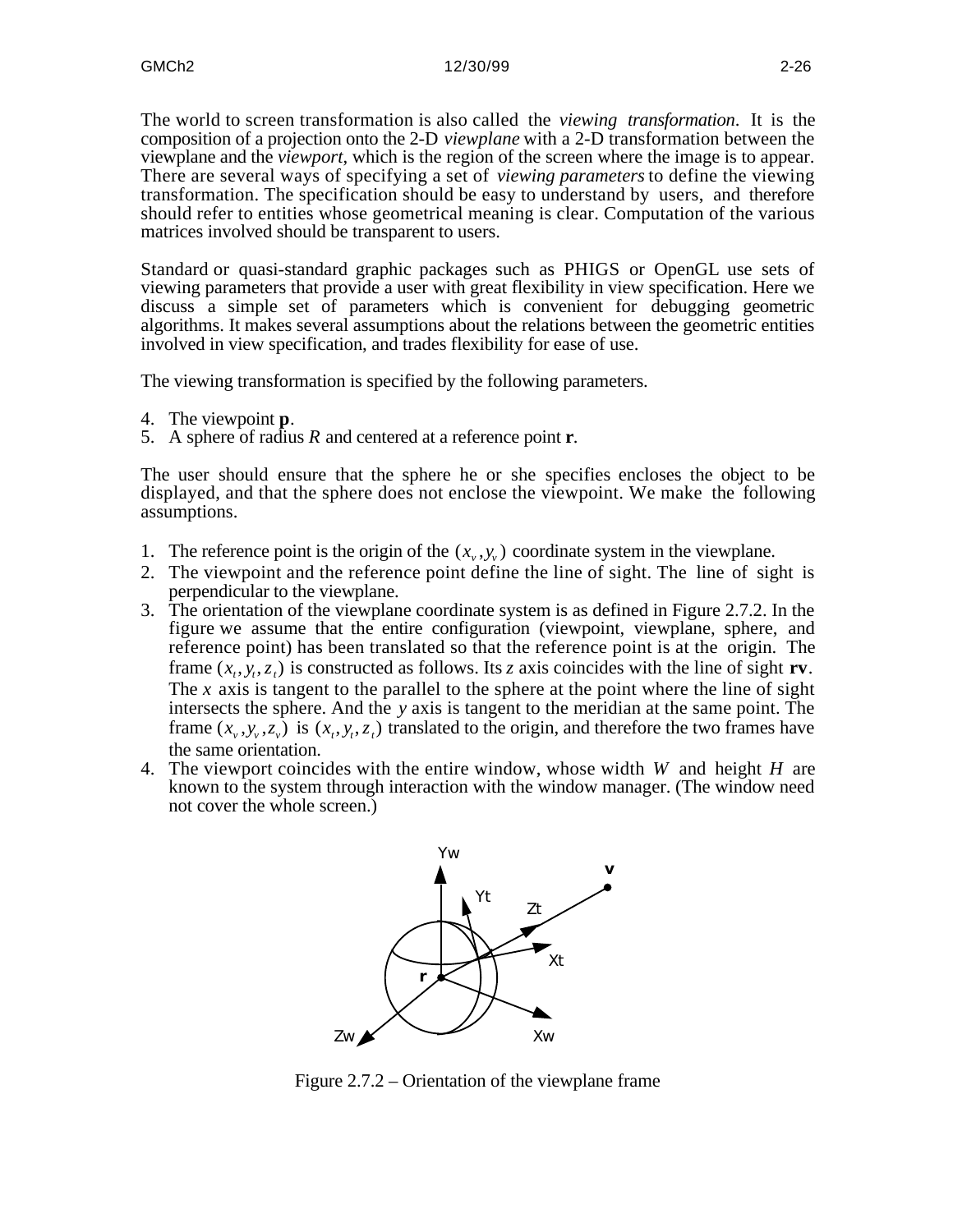When the viewpoint is on the positive  $y_w$  axis (top view) by convention we set

$$
x_v = x_w
$$
  

$$
y_v = -z_w
$$
  

$$
z_v = y_w
$$

.

And for a bottom view, when the viewpoint is on the negative  $y_w$ , axis we set

$$
x_v = x_w
$$
  
\n
$$
y_v = z_w
$$
  
\n
$$
z_v = -y_w
$$

When the viewpoint is not on the *y* axis of the world coordinate system, the geometry in Figure 2.7.2 implies that the viewplane frame can be computed as follows:

$$
z_{v} = \frac{\mathbf{v} - \mathbf{r}}{\|\mathbf{v} - \mathbf{r}\|}
$$

$$
x_{v} = \frac{y_{w} \times z_{v}}{\|y_{w} \times z_{v}\|}
$$

$$
y_{v} = z_{v} \times x_{v}
$$

.

Here we denote by  $x<sub>v</sub>$ , the unit vector along the  $x<sub>v</sub>$  axis, and similarly for the other vectors.

The viewing transformation may be computed by moving the object, viewpoint, sphere, and viewplane so that the reference point moves to the origin, the viewpoint moves to the positive *z* axis of the world frame, and the *x* and *y* axes of the viewplane coordinate system become coincident with those of the world frame. Because we moved the entire configuration, the projection of the object on the viewplane, in viewplane coordinates, is not affected by the motion. This projection is easy to compute in the new position, simply by using the familiar perspective transformation matrix that corresponds to a viewpoint on the *z* axis.

How do we find the correct motion? It is a translation that takes the reference point to the origin, followed by a rotation that maps the viewplane basis vectors onto the world basis. This rotation is easy to compute, because it is the inverse of a transformation  $T_{wv}$  that takes the world basis  $E_w$  onto the viewplane basis  $E_v$ . This latter has a corresponding matrix whose columns are the components of the vectors of  $E_\nu$  in basis  $E_\nu$ , as we saw in Section 2.2.1.

After projection on the viewplane, we need to scale the result so as to fit in the available screen viewport. Figure 2.7.3 illustrates the geometry involved.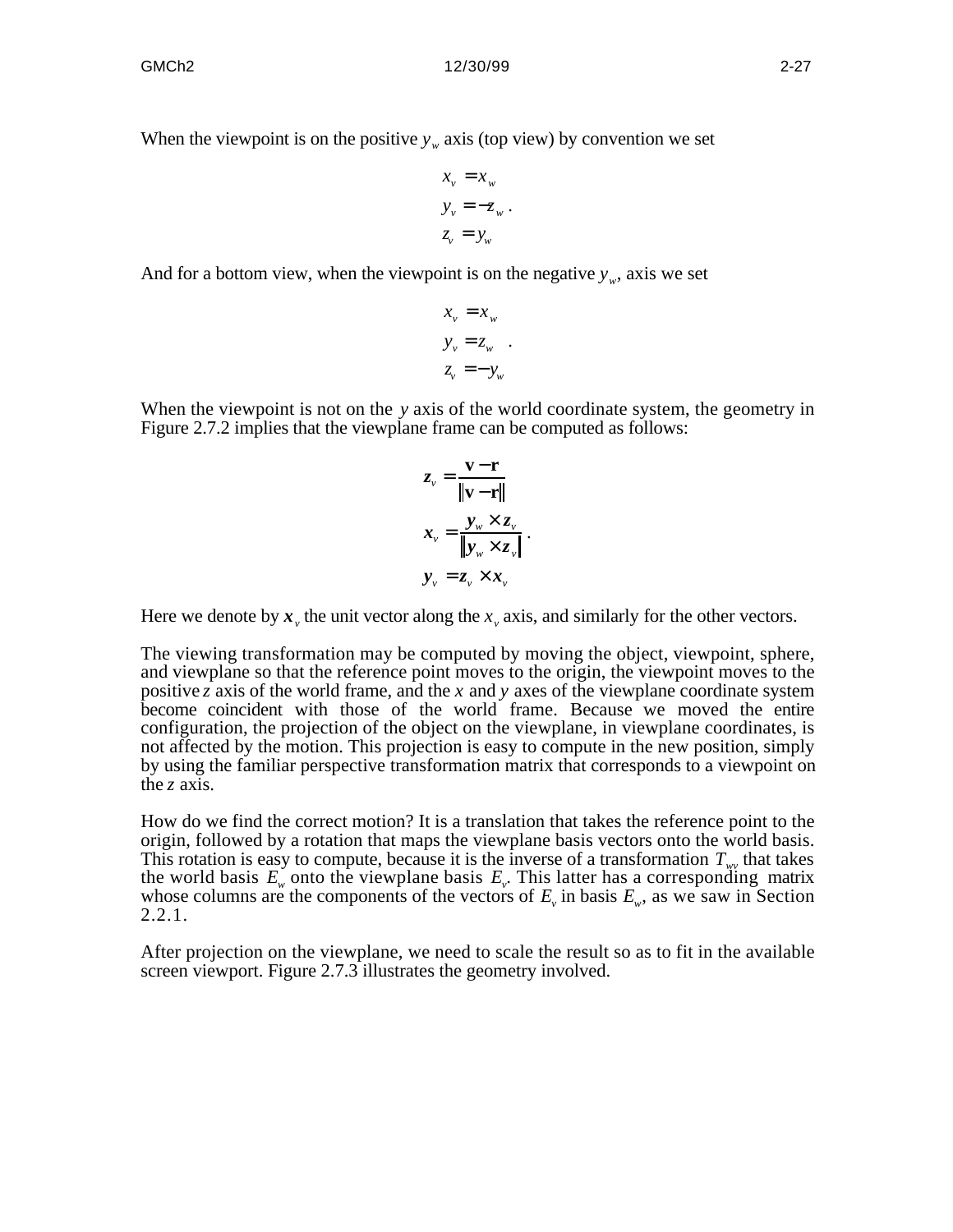

Figure 2.7.3 – Projecting a sphere on the viewplane

Note that the projection of the sphere is a disk of radius *V* slightly larger than *R*. By using simple trigonometry we find the value for *V*:

$$
d = ||\mathbf{v} - \mathbf{r}||
$$
  
\n
$$
\sin \theta = \frac{R}{d}
$$
  
\n
$$
V = \frac{R}{\cos \theta} = \frac{R}{\sqrt{1 - \sin^2 \theta}} = \frac{R}{\sqrt{1 - (R/d)^2}}
$$

The sphere projection is tightly enclosed by a square of size 2*V*, centered at the origin of the viewplane. Now we have to map it into a viewport of width *W* and height *H*, as shown in Figure 2.7.4. Recall that we assume that the viewport occupies the entire window. First we scale uniformly to ensure that the transformed square fits into the available viewport area. The scale factor *k* must be such that *2kV* is less than or equal to the minimum dimension of the viewport, which in general is not square, and therefore:

$$
k=\frac{\min(W,H)}{2V}.
$$

Next, we translate the scaled square so that its center coincides with the center of the viewport. (We could also choose to place it elsewhere in the viewport, but the center is perhaps best.) This requires a translation by *W*/2 in *x* and *H*/2 in *y*.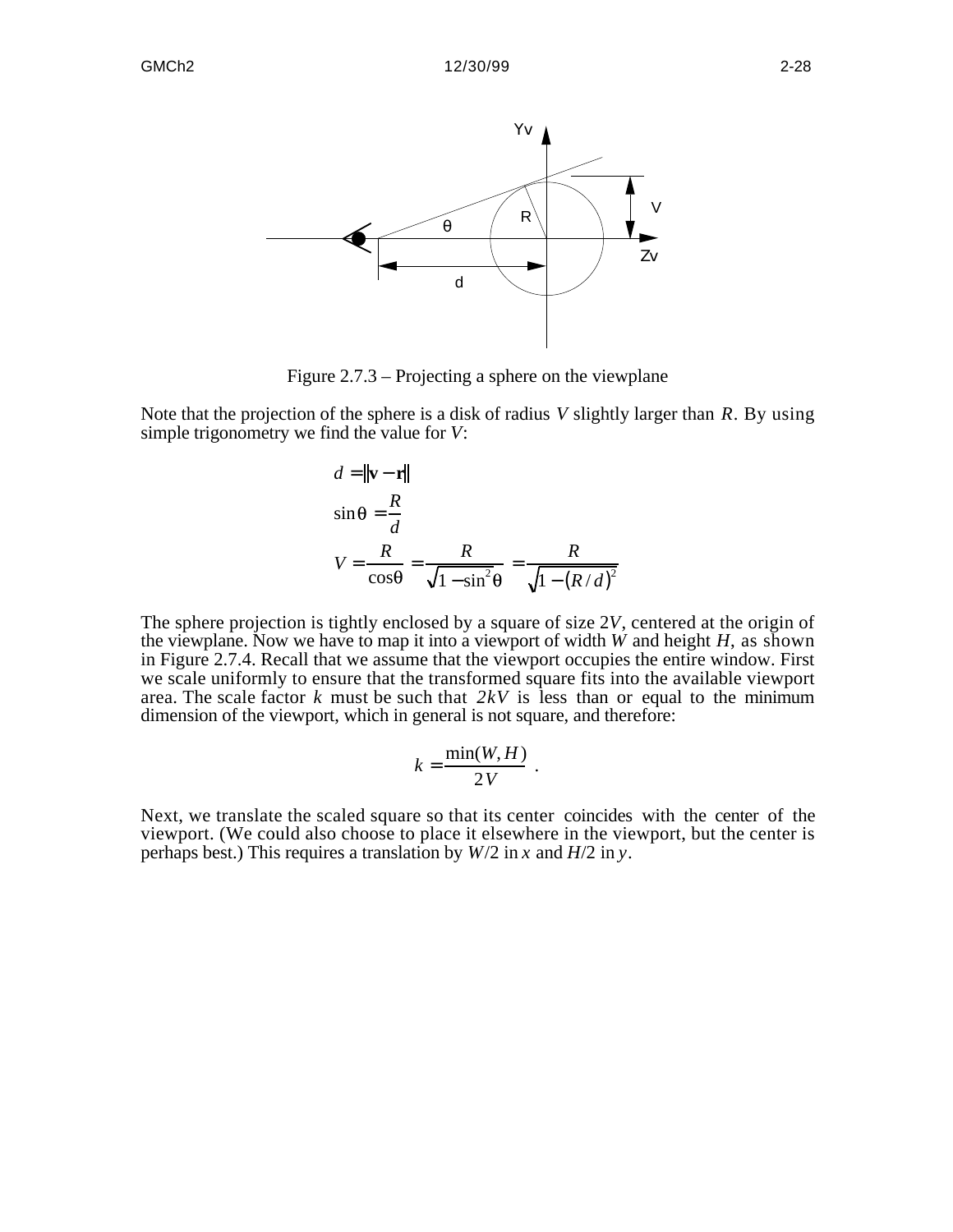

Figure 2.7.4 – Scaling and translating the sphere projection into the viewport

We can summarize the entire procedure as follows.

1. Translate the center of the sphere to the origin. This is a translation by the vector –**r**, with corresponding matrix

$$
M_1 = \begin{pmatrix} 1 & 0 & 0 & -r_x \\ 0 & 1 & 0 & -r_y \\ 0 & 0 & 1 & -r_z \\ 0 & 0 & 0 & 1 \end{pmatrix}.
$$

2. Rotate the axes so that the viewplane frame coincides with the world frame. To do this, first compute the viewplane basis vectors  $(x_v, y_v, z_v)$  as explained earlier in this section. Then, construct the matrix that corresponds to the world to viewplane basis transformation:

$$
\begin{array}{cccc}\nX_v & Y_v & Z_v & 0 \\
0 & 0 & 0 & 1\n\end{array}
$$

Finally, invert it, which can be done by transposition because the transformation is a rotation.

$$
M_2 = \begin{array}{ccc} X_v^t & 0 \\ Y_v^t & 0 \\ Z_v^t & 0 \\ 0 & 1 \end{array}.
$$

3. Apply a perspective with viewpoint on the *z* axis at a distance

$$
d = ||\mathbf{v} - \mathbf{r}||.
$$

The corresponding matrix is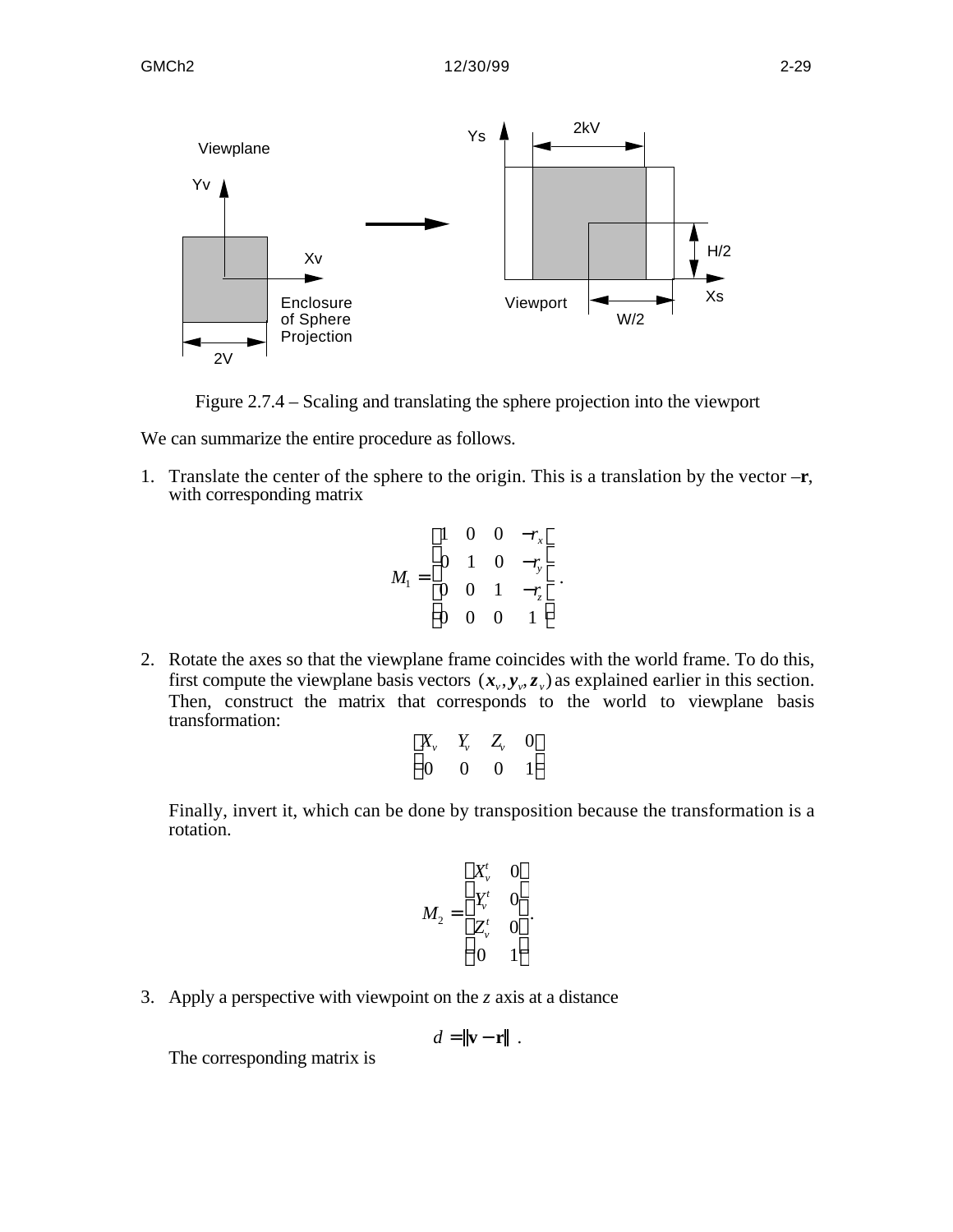$$
M_3 = \begin{pmatrix} 1 & 0 & 0 & 0 \\ 0 & 1 & 0 & 0 \\ 0 & 0 & 1 & 0 \\ 0 & 0 & -1/d & 1 \end{pmatrix}.
$$

4. Project orthographically on the *xy* plane:

$$
M_4 = \begin{pmatrix} 1 & 0 & 0 & 0 \\ 0 & 1 & 0 & 0 \\ 0 & 0 & 0 & 0 \\ 0 & 0 & 0 & 1 \end{pmatrix}.
$$

5. Scale to fit in the viewport. First compute *V* and *k* as explained above, and then construct the matrix:

$$
M_5 = \begin{pmatrix} k & 0 & 0 & 0 \\ 0 & k & 0 & 0 \\ 0 & 0 & 1 & 0 \\ 0 & 0 & 0 & 1 \end{pmatrix}
$$

.

6. Translate to the center of the viewport:

$$
M_6 = \begin{pmatrix} 1 & 0 & 0 & W/2 \\ 0 & 1 & 0 & H/2 \\ 0 & 0 & 1 & 0 \\ 0 & 0 & 0 & 1 \end{pmatrix}.
$$

7. Compute the viewing matrix by composing all the previous transformations:

$$
M_{\rm view} = M_6 M_5 M_4 M_3 M_2 M_1.
$$

To transform a point from world to screen we multiply its world homogeneous coordinates by the viewing matrix, and then *normalize* the homogeneous coordinates of the result by dividing by the fourth, or *w*, coordinate.

We explained how to compute a viewing matrix for a simple set of viewing parameters by moving the entire scene (including the viewplane) to a convenient position, projecting, scaling, and translating to the screen. The same approach can be used with more elaborate viewing parameters. The viewing matrix is transparent to the users of a graphics package, but must be computed internally by the package whenever a user changes the viewing parameters.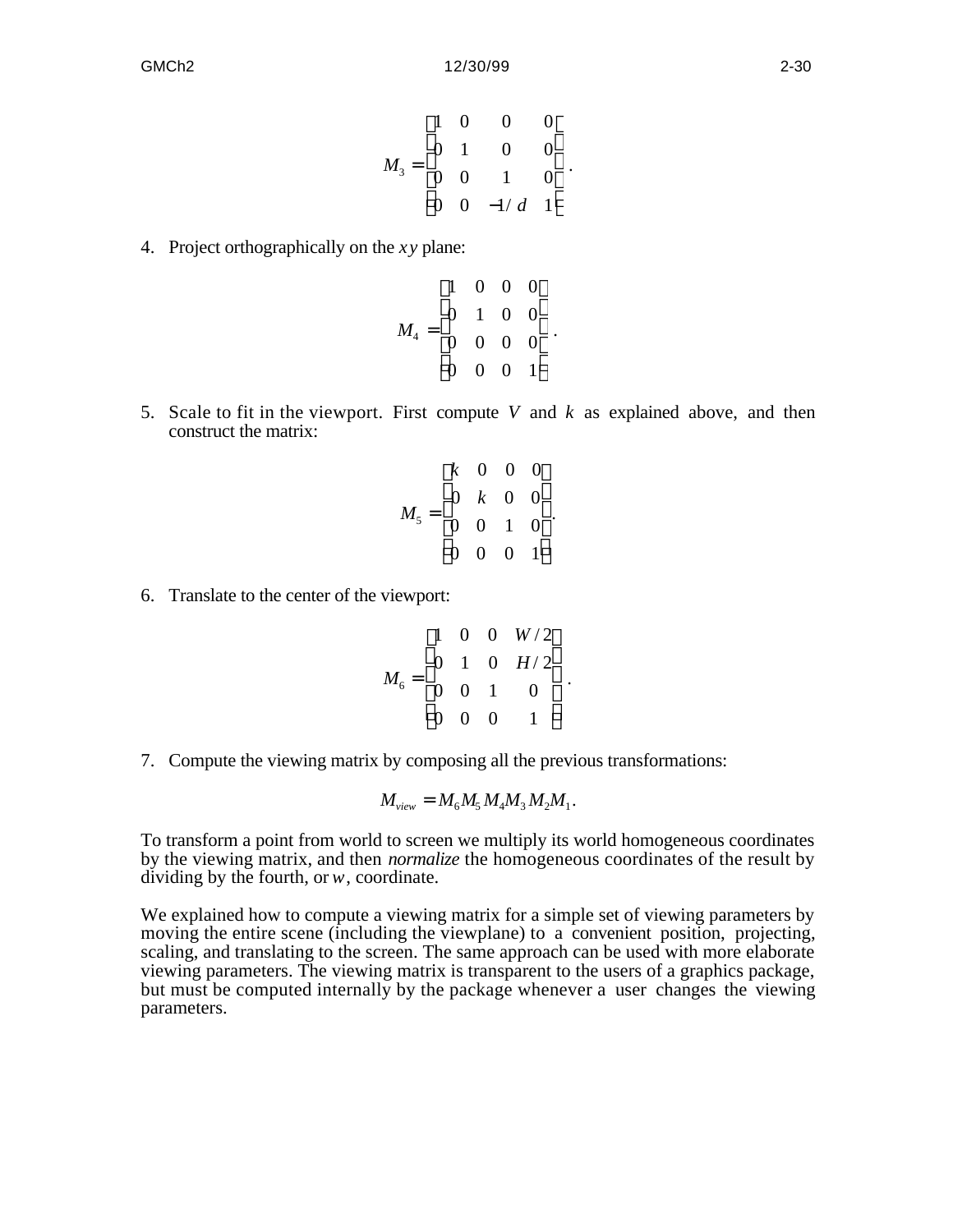# **2.8 Mathematical Underpinnings**

There are two major aproaches for developing Euclidean geometry rigorously. They are the *synthetic* approach, based on a modern version of Euclid's postulates, which were first formulated around 300 B.C., and the *analytic* approach, which can be traced back to Descartes in the 1600s and uses algebraic methods. Synthetic geometry is a more sophisticated version of high school geometry. The analytic approach is followed in this text because it is the most useful computationally. Most of the material summarized below may be found in Halmos' classic text [Halmos 1958]. Many other good books cover linear algebra and geometry, for example [Bloom 1979], [Nomizu 1979], and [Porteous 1981].

A *vector space* defined over the real numbers is a set *V* together with two operations, called vector addition, denoted  $x + y$ , and scalar multiplication, denoted  $\alpha x$  (or  $a.x$ ), that have the following properties, for all vectors *x*, *y* , *z* of *V*, and for all reals *a* and *b*. The first four properties pertain to the vector sum, and the last four to the scalar multiplication.

- 1. Commutativity:  $x + y = y + x$
- 2. Associativity:  $x + (y + z) = (x + y) + z$
- 3. Existence of identity: There exists a unique vector  $\theta$ , called the zero or null vector, such that  $\mathbf{x} + \mathbf{0} = \mathbf{x}$
- 4. Existence of inverse: For each x there is a unique vector  $-x$  such that  $x + (-x) = 0$
- 5. Associativity:  $a(bx) = (ab)x$
- 6. Existence of identity:  $1x = x$
- *7.* Vector distributivity:  $a(x + y) = ax + ay$
- 8. Scalar distributivity:  $(a + b) x = ax + bx$

Vector spaces can be defined more generally over any set of scalars that constitute an algebraic *field*. (For basic notions of algebra see any text on discrete structures, e.g. [Preparata & Yeh 1973].) The same axioms apply, but real numbers are replaced by field elements.

An *affine space* is a set *A* of elements called *points*, together with a vector space *V* and a mapping, called *point difference*, that takes two points **p**, **q** of *A* and produces a vector *x* of *V*, and has the following properties. (Point difference is denoted simply by a minus sign.)

- 1. For all **p**, **q**, **r** of *A*, **p r** = (**q r**) + (**p q**)
- 2. For every point **q** of *A* and for every vector *x* of *V* there is one and only one point **p** such that  $\mathbf{x} = \mathbf{p} - \mathbf{q}$

Property 2 implies that one can add a vector to a point and obtain another point. It also establishes a one-to-one correspondence between *A* and *V* for a fixed "origin" **q**. This correspondence can be used to extend operations defined in *V* to corresponding operations in *A*. But care must be taken to ensure that the results are not dependent on the selected origin. For example, one can show that  $\mathbf{p} + \mathbf{q}$  depends on the choice of origin, and therefore is an illicit operation, whereas the average  $(\mathbf{p} + \mathbf{q})/2$  is independent of origin. For other examples see [Goldman 1985].

A transformation *T* in a vector space *V* is *affine* if there exists a linear transformation *T\** on *V* such that, for all *x*, *y* of *V*

$$
T(x)-T(y)=T^*(x-y).
$$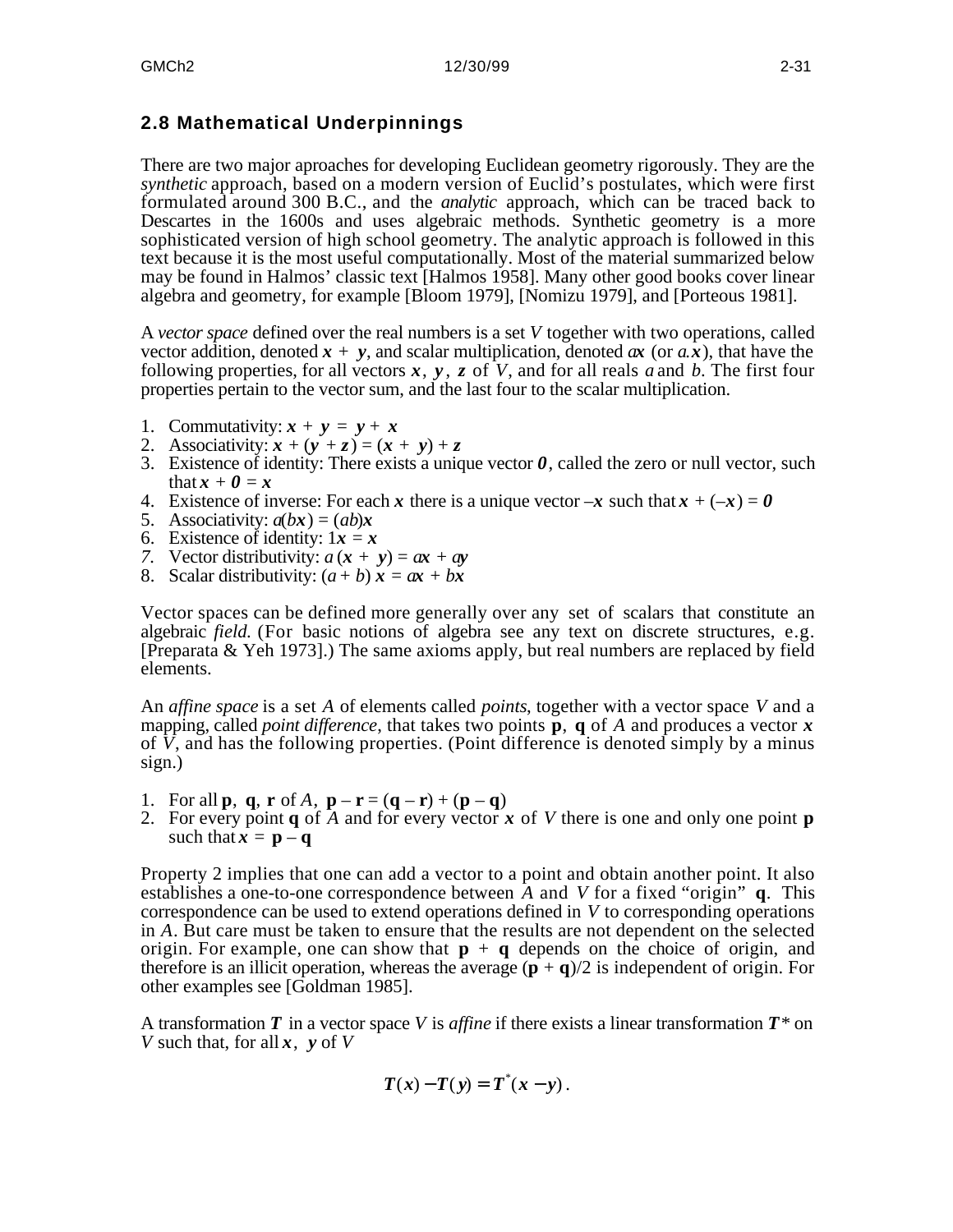One can show that compositions of affine transformation also are affine, and that all affine tranformations are compositions of translations and linear transformations.

Linear and affine transformations can be defined in an affine space *A* by using the one-toone correspondence between *A* and the underlying vector space *V*. If a vector *x* corresponds to a point **p** (when **q** is selected as the origin for *A*), then we define  $T(\mathbf{p})$  as the point that corresponds to the vector  $T(x)$ . For this definition to be meaningful for some specific *T*, one must show that it does not depend on the origin **q**.

The theory of determinants can be constructed rigorously by using vector space concepts. It can be shown that all the matrices that correspond to a linear transformation *T* (in different bases) have the same determinant. Transformations that have positive determinants are called *direct*, whereas transformations with negative determinants are called *opposite*. If a direct transformation maps a basis onto another, the two bases are said to be *equally oriented*, or to have the same *orientation*. If the transformation between two bases is opposite, the bases have *different orientation*. The bases of *V* can be divided in two equivalence classes, such that any two bases in one class have the same orientation, and any two bases from different classes have different orientations [Artzy 1978, Bloom 1979]. *V* is *oriented* if one of the two equivalence classes has been selected as *positive*. This selection of positive orientation is arbitrary, but it is customary to assign a positive orientation to "right-handed" bases.

The *inner*, or *dot* product, denoted  $x, y$ , is an operation that takes two vectors  $x, y$  of a vector space *V* and produces a scalar, and that satisfies the following properties. For any *x*, *y* , *z* in *V* and any scalar *a*:

- 1. Commutativity:  $x \cdot y = y \cdot x$
- 2. Distributivity:  $\dot{x}$ .  $(y + z) = \dot{x}$ .  $y + x$ .  $z$
- 3. Associativity:  $\mathbf{x} \cdot (a\mathbf{y}) = a(\mathbf{x}, \mathbf{y})$
- 4. *x.x* 0
- 5.  $\mathbf{x} \cdot \mathbf{x} = 0$  if and only if  $\mathbf{x} = \mathbf{0}$

A transformation *T* in a vector space *V* is an *isometry* if it preserves the norms of vector differences, i.e., if for all *x*, *y* in *V*

$$
||T(x) - T(y)|| = ||x - y||.
$$

A general isometry is always the composition of a translation with another isometry that does not affect the origin. Isometries that leave the zero vector invariant are called *orthogonal transformations*. It can be shown that all orthogonal transformations are linear [Bloom 1979], and therefore a general isometry is an affine transformation. It can also be shown [Halmos 1958] that a linear transformation is orthogonal if and only if the following conditions are satisfied:

$$
||T(x)|| = ||x||
$$
  
\n
$$
T(x).T(y) = x.y
$$
  
\n
$$
||T(x) - T(y)|| = ||x - y||
$$

These conditions are equivalent: any one of them implies the other two. Thus, orthogonal transformations are those linear transformations that preserve norms and inner products of vectors. They map orthonormal bases into orthonormal bases. A matrix that corresponds to